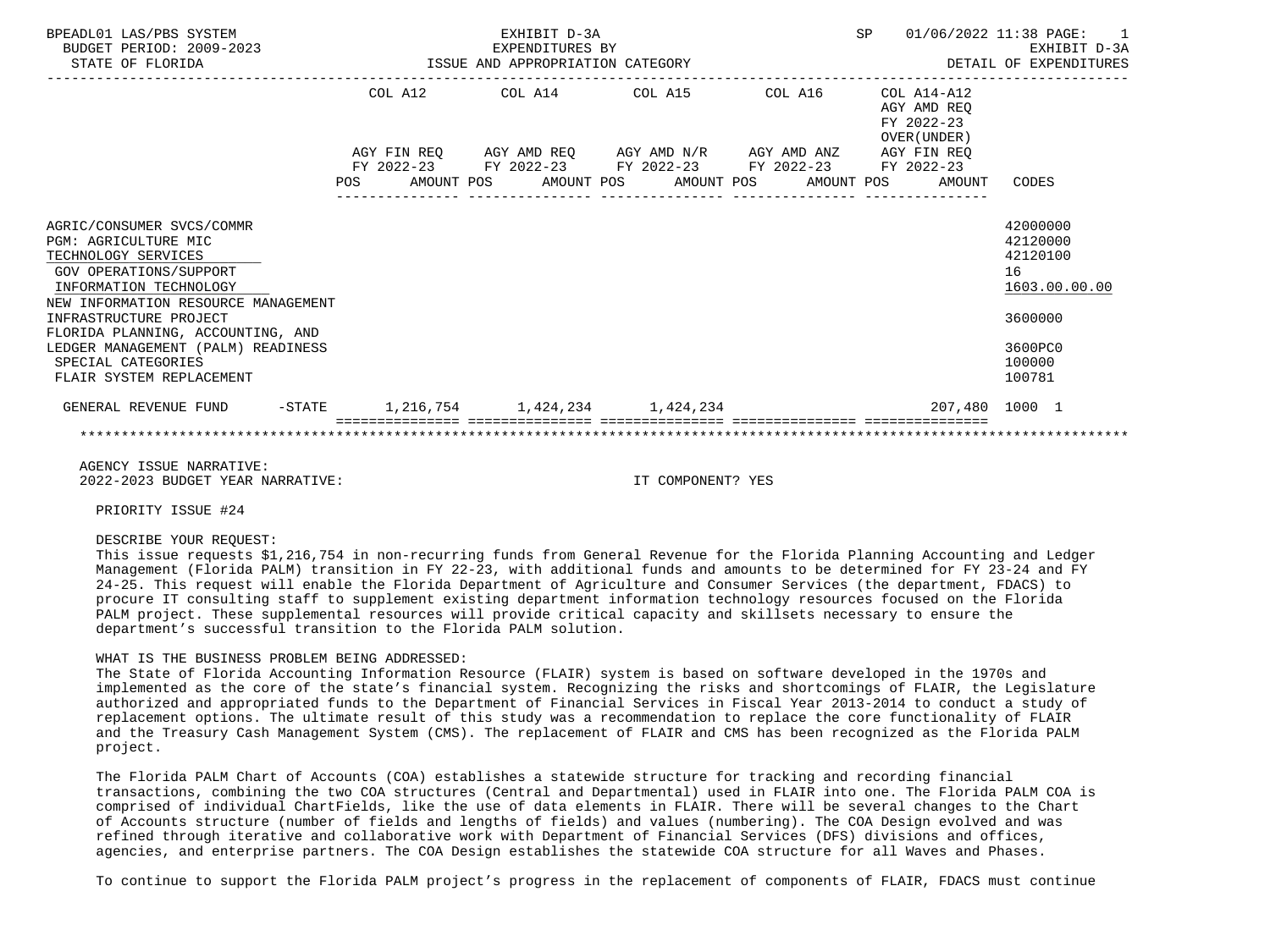| BPEADL01 LAS/PBS SYSTEM<br>BUDGET PERIOD: 2009-2023<br>STATE OF FLORIDA                                                                                             |             | EXHIBIT D-3A<br>EXPENDITURES BY<br>ISSUE AND APPROPRIATION CATEGORY | SP                                              | 01/06/2022 11:38 PAGE: 2<br>EXHIBIT D-3A<br>DETAIL OF EXPENDITURES |                                                         |
|---------------------------------------------------------------------------------------------------------------------------------------------------------------------|-------------|---------------------------------------------------------------------|-------------------------------------------------|--------------------------------------------------------------------|---------------------------------------------------------|
|                                                                                                                                                                     | COL A12     | $COL A14$ $COL A15$ $COL A16$ $COL A14-A12$                         |                                                 | AGY AMD REO<br>FY 2022-23<br>OVER (UNDER)                          |                                                         |
|                                                                                                                                                                     | AGY FIN REO | FY 2022-23 FY 2022-23 FY 2022-23 FY 2022-23 FY 2022-23              | AGY AMD REQ       AGY AMD N/R       AGY AMD ANZ | AGY FIN REO                                                        |                                                         |
|                                                                                                                                                                     |             | POS AMOUNT POS AMOUNT POS AMOUNT POS AMOUNT POS AMOUNT              |                                                 |                                                                    | CODES                                                   |
| AGRIC/CONSUMER SVCS/COMMR<br>PGM: AGRICULTURE MIC<br>TECHNOLOGY SERVICES<br>GOV OPERATIONS/SUPPORT<br>INFORMATION TECHNOLOGY<br>NEW INFORMATION RESOURCE MANAGEMENT |             |                                                                     |                                                 |                                                                    | 42000000<br>42120000<br>42120100<br>16<br>1603.00.00.00 |
| INFRASTRUCTURE PROJECT                                                                                                                                              |             |                                                                     |                                                 |                                                                    | 3600000                                                 |
| FLORIDA PLANNING, ACCOUNTING, AND<br>LEDGER MANAGEMENT (PALM) READINESS                                                                                             |             |                                                                     |                                                 |                                                                    | 3600PC0                                                 |

 to execute department-specific transition activities including planning for the transition, identifying, executing, and testing modifications required to internal systems, re-engineering current business processes, retraining departmental users, and managing the department's transition activities. The department's existing staff do not have the capacity to absorb these additional efforts within the timeframes needed to meet Florida PALM's ambitious schedule. The Florida PALM transition approach included replacing the CMS component first in July 2021 and will be followed by the transition of Central FLAIR and Departmental FLAIR functions (July 2024), and FLAIR Payroll functions (January 2025).

 The department has over 1,000 applications, reporting programs, databases, and interfaces that require assessment to determine whether remediation is needed to ensure a successful transition to the Florida PALM solution. Following completion of the assessment in Quarter 1 of FY 21-22, remediation efforts will begin and continue into FY 22-23, FY 23-24 and FY 24-25.

# DESCRIBE THE PROPOSED SOLUTION FOR THE BUSINESS PROBLEM:

 This request will provide the department with contracted services to begin executing the remediation activities identified in the assessment completed in Quarter 1 of FY 21-22 necessary to ensure a successful transition to Florida PALM.

 The budget request for FY 2022-23 will fund the effort to begin modification and testing of applications and processes required to support the Central FLAIR and Departmental FLAIR to Florida PALM implementation. The department will submit separate budget requests in subsequent years as needed to complete these remediation activities and any other activities necessary to support Payroll FLAIR to Florida PALM implementation in 2025. By FY 2023-24 a total of 1,000+ legacy applications, supporting systems, and processes will have been migrated, remediated, replaced, or retired to address interface requirements, data access needs and any applications used for the department's support of the accounting, financial reporting, and treasury functions within the Florida PALM solution.

 STATE HOW LONG THE REQUEST WILL MEET THOSE NEEDS AND THE BENEFITS OF THE REQUESTED INFORMATION TECHNOLOGY RESOURCES: The department anticipates this request will meet our needs for the fiscal year requested. The readiness assessment of current business systems and processes will aid in ensuring that those assets are able to successfully transition from legacy FLAIR integrations to Florida PALM integrations. The information technology assets affected by Florida PALM are vital to the daily financial operations of the department in the delivery of agricultural, concealed weapons, consumer protection, and food nutrition services to Floridians.

 Additionally, by replacing FLAIR's antiquated batching text file system integrations with a modern Application Programming Interface (API), the Florida PALM system enables the department to enhance security and improve identity and access management.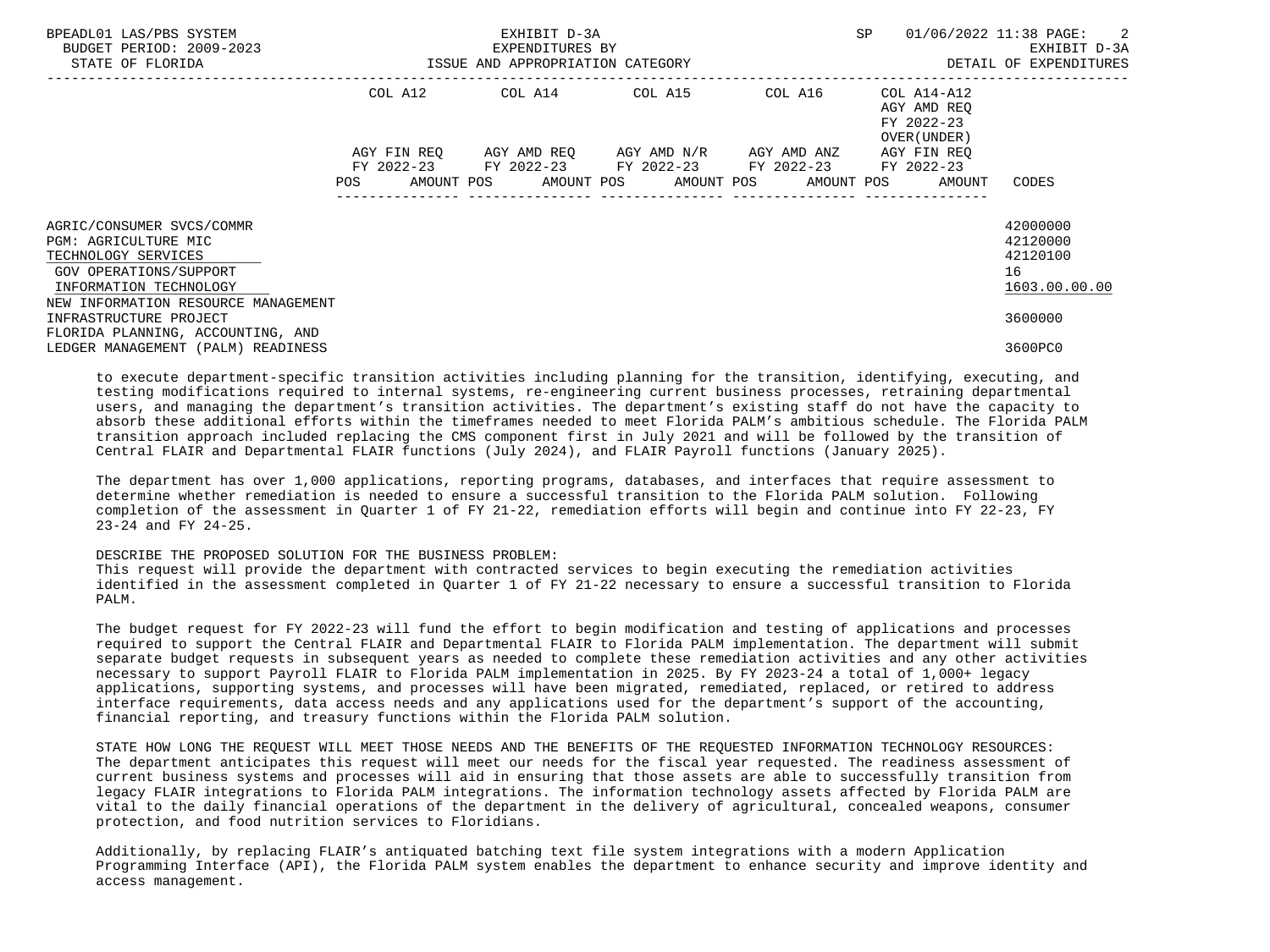| BPEADL01 LAS/PBS SYSTEM<br>BUDGET PERIOD: 2009-2023                                                                          | EXHIBIT D-3A<br>EXPENDITURES BY  |         |  |  |  |                                                                                                |  |  | SP |                                                                                     | 01/06/2022 11:38 PAGE: 3<br>EXHIBIT D-3A                |
|------------------------------------------------------------------------------------------------------------------------------|----------------------------------|---------|--|--|--|------------------------------------------------------------------------------------------------|--|--|----|-------------------------------------------------------------------------------------|---------------------------------------------------------|
| STATE OF FLORIDA                                                                                                             | ISSUE AND APPROPRIATION CATEGORY |         |  |  |  |                                                                                                |  |  |    |                                                                                     | DETAIL OF EXPENDITURES                                  |
|                                                                                                                              |                                  | COL A12 |  |  |  | COL A14 COL A15 COL A16                                                                        |  |  |    | COL A14-A12<br>AGY AMD REO<br>FY 2022-23<br>OVER (UNDER )                           |                                                         |
|                                                                                                                              |                                  |         |  |  |  | AGY FIN REQ AGY AMD REQ AGY AMD N/R AGY AMD ANZ<br>FY 2022-23 FY 2022-23 FY 2022-23 FY 2022-23 |  |  |    | AGY FIN REO<br>FY 2022-23<br>POS AMOUNT POS AMOUNT POS AMOUNT POS AMOUNT POS AMOUNT | CODES                                                   |
| AGRIC/CONSUMER SVCS/COMMR<br>PGM: AGRICULTURE MIC<br>TECHNOLOGY SERVICES<br>GOV OPERATIONS/SUPPORT<br>INFORMATION TECHNOLOGY |                                  |         |  |  |  |                                                                                                |  |  |    |                                                                                     | 42000000<br>42120000<br>42120100<br>16<br>1603.00.00.00 |
| NEW INFORMATION RESOURCE MANAGEMENT<br>INFRASTRUCTURE PROJECT                                                                |                                  |         |  |  |  |                                                                                                |  |  |    |                                                                                     | 3600000                                                 |
| FLORIDA PLANNING, ACCOUNTING, AND<br>LEDGER MANAGEMENT (PALM) READINESS                                                      |                                  |         |  |  |  |                                                                                                |  |  |    |                                                                                     | 3600PC0                                                 |

## IMPACT OF NOT FUNDING THE REQUEST:

 The department does not have the option of not preparing for the Florida PALM transition and existing staff does not have the available capacity to absorb this work. If this issue is not funded, the department would have to re-task internal staff to perform the planning and remediation work described in this request. Re-prioritizing in this way is detrimental to the department's business priorities, as well as less efficient, as internal staff do not have same skillsets the department would seek through competitive procurement (e.g. experience with FLAIR integration, PeopleSoft APIs, or middleware; financial process design and re-engineering, etc.). If the department were unable to successfully integrate its applications and processes with Florida PALM, the department would either delay the Florida PALM project timeline or be catastrophically unable to meet its statutory and moral obligations related to budget, revenue, accounting, finance, payroll, and reporting functions.

#### WHAT IS THE TOTAL COST RELATING TO THE REQUEST:

 The non-recurring FY 22-23 cost is calculated to be \$1,210,000 for staff augmentation, with an additional \$6,754 for associated computers, phones, and software licenses for the additional two resources. The department has sufficient office space and other infrastructure support available. Costs for FY 23-24 and FY 24-25 will be determined after the evaluation of work to be performed is completed in Quarter 1 of FY 22-23.

## WHAT ARE THE PLANNED MILESTONE DATES FOR THE REQUEST?

 The department would like to publish or renew one or more competitive procurements for contracted services as soon as possible, so that successful vendor(s) can be ready to start or continue work as close to July 1, 2022, should funding be approved.

The following milestones dates are planned for this request:

 FY 22-23: Remediation tasks, testing, and training related to Central FLAIR and Departmental FLAIR to Florida PALM migration in progress.

 Identify impacts to resources and internal business systems, anticipated interfaces needed at the Central, Departmental, and Payroll Wave go-lives, and impacts resulting from transitioning to the Florida PALM Chart of Accounts values using the following resources provided by the Palm Project Team:

 Florida PALM Chart of Accounts (COA) Master Readiness Workplan (MRW) Standardized Business Process Models Catalog of Interface Offerings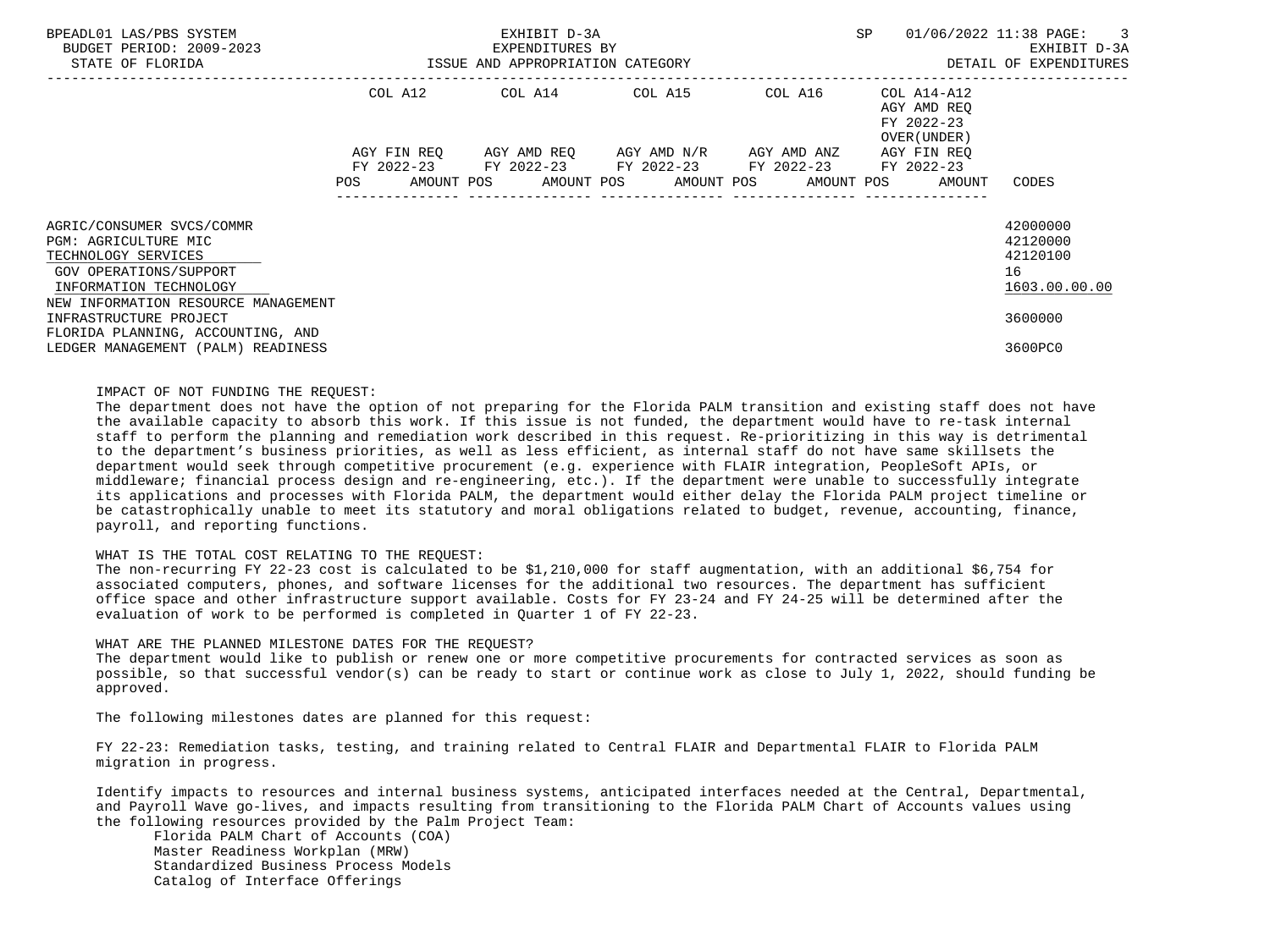| BPEADL01 LAS/PBS SYSTEM<br>BUDGET PERIOD: 2009-2023<br>STATE OF FLORIDA                                                                                                                                                                                                  |            | EXHIBIT D-3A<br>EXPENDITURES BY<br>ISSUE AND APPROPRIATION CATEGORY                            |  | SP.     | 01/06/2022 11:38 PAGE: 4<br>EXHIBIT D-3A<br>DETAIL OF EXPENDITURES              |                                                                               |
|--------------------------------------------------------------------------------------------------------------------------------------------------------------------------------------------------------------------------------------------------------------------------|------------|------------------------------------------------------------------------------------------------|--|---------|---------------------------------------------------------------------------------|-------------------------------------------------------------------------------|
|                                                                                                                                                                                                                                                                          |            | COL A12 COL A14 COL A15                                                                        |  | COL A16 | COL A14-A12<br>AGY AMD REQ<br>FY 2022-23<br>OVER (UNDER )                       |                                                                               |
|                                                                                                                                                                                                                                                                          | <b>POS</b> | AGY FIN REO AGY AMD REO AGY AMD N/R AGY AMD ANZ<br>FY 2022-23 FY 2022-23 FY 2022-23 FY 2022-23 |  |         | AGY FIN REO<br>FY 2022-23<br>AMOUNT POS AMOUNT POS AMOUNT POS AMOUNT POS AMOUNT | CODES                                                                         |
| AGRIC/CONSUMER SVCS/COMMR<br>PGM: AGRICULTURE MIC<br>TECHNOLOGY SERVICES<br>GOV OPERATIONS/SUPPORT<br>INFORMATION TECHNOLOGY<br>NEW INFORMATION RESOURCE MANAGEMENT<br>INFRASTRUCTURE PROJECT<br>FLORIDA PLANNING, ACCOUNTING, AND<br>LEDGER MANAGEMENT (PALM) READINESS |            |                                                                                                |  |         |                                                                                 | 42000000<br>42120000<br>42120100<br>16<br>1603.00.00.00<br>3600000<br>3600PC0 |

Reports Catalog

 December 2023: Remediation tasks, testing, and training related to Central FLAIR and Departmental FLAIR to Florida PALM migration nearing completion.

 June 2024: Remediation tasks, testing, and training related to Central FLAIR and Departmental FLAIR to Florida PALM migration complete.

July 2024: Successful transition of Central FLAIR and Departmental FLAIR to Florida PALM complete.

August 2024: Planning, evaluation, and design tasks related to Payroll FLAIR migration to Florida PALM complete.

 October 2024: Remediation tasks and unit testing related to Payroll FLAIR to Florida PALM migration complete, in preparation for user acceptance testing and training coordination with Florida PALM in advance of the January 2025 go-live.

January 2025: Successful transition of Payroll FLAIR to Florida PALM.

COST SUMMARY:

 Expense - \$6,754 Non-Recurring: Computers, software, and furniture for up to two additional contracted services resources (\$3,377 each \* 2)

 Contracted Services - \$1,210,000 Non-Recurring: The department constructed cost estimates utilizing the hourly rate pricing from DMS contract Information Technology Staff Augmentation Services 80101507-SA-19-1 for the following job titles. The department has not yet determined the most advantageous procurement vehicle, but does not anticipate any circumstance in which rate equivalencies for contracted services exceed these rates:

| Class Job | Code Title        |      | Number Hours Hourly Rate Contracted | Services  | Non-Recurring Total Cost<br>Expense |           |
|-----------|-------------------|------|-------------------------------------|-----------|-------------------------------------|-----------|
| 8220      | Project Manager 1 | 2000 | \$107.00                            | \$214,000 | \$0                                 | \$214,000 |
| 7620      | Business Process  | 2000 | \$102.00                            | \$204,000 | \$0                                 | \$204,000 |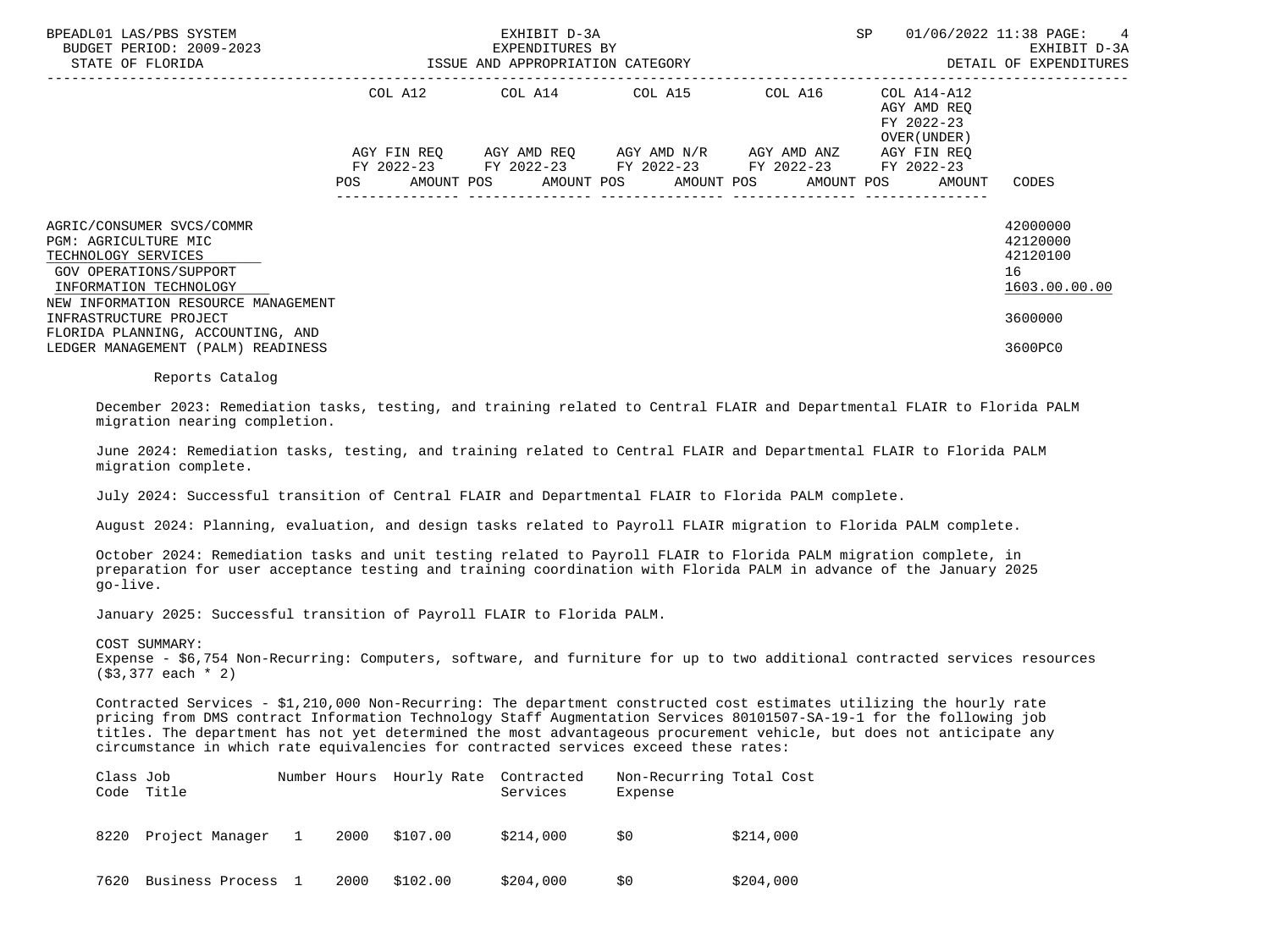| BPEADL01 LAS/PBS SYSTEM<br>BUDGET PERIOD: 2009-2023<br>STATE OF FLORIDA                                                                                                                                                                                                  |         |                  | EXHIBIT D-3A<br>EXPENDITURES BY<br>EXPENDITURES BY EXPENDITURES BY SAME AND APPROPRIATION CATEGORY |         | SP                                                                                                                                            | 01/06/2022 11:38 PAGE: 5<br>EXHIBIT D-3A<br>DETAIL OF EXPENDITURES |                                                                               |
|--------------------------------------------------------------------------------------------------------------------------------------------------------------------------------------------------------------------------------------------------------------------------|---------|------------------|----------------------------------------------------------------------------------------------------|---------|-----------------------------------------------------------------------------------------------------------------------------------------------|--------------------------------------------------------------------|-------------------------------------------------------------------------------|
|                                                                                                                                                                                                                                                                          |         |                  |                                                                                                    |         | COL A12 COL A14 COL A15 COL A16                                                                                                               | COL A14-A12<br>AGY AMD REO<br>FY 2022-23<br>OVER (UNDER)           |                                                                               |
|                                                                                                                                                                                                                                                                          | POS     |                  |                                                                                                    |         | AGY FIN REQ AGY AMD REQ AGY AMD N/R AGY AMD ANZ<br>FY 2022-23 FY 2022-23 FY 2022-23 FY 2022-23<br>AMOUNT POS AMOUNT POS AMOUNT POS AMOUNT POS | AGY FIN REO<br>FY 2022-23<br>AMOUNT                                | CODES                                                                         |
| AGRIC/CONSUMER SVCS/COMMR<br>PGM: AGRICULTURE MIC<br>TECHNOLOGY SERVICES<br>GOV OPERATIONS/SUPPORT<br>INFORMATION TECHNOLOGY<br>NEW INFORMATION RESOURCE MANAGEMENT<br>INFRASTRUCTURE PROJECT<br>FLORIDA PLANNING, ACCOUNTING, AND<br>LEDGER MANAGEMENT (PALM) READINESS |         |                  |                                                                                                    |         |                                                                                                                                               |                                                                    | 42000000<br>42120000<br>42120100<br>16<br>1603.00.00.00<br>3600000<br>3600PC0 |
| Consultant                                                                                                                                                                                                                                                               |         |                  |                                                                                                    |         |                                                                                                                                               |                                                                    |                                                                               |
| 1250 Applications<br>Development<br>Analyst                                                                                                                                                                                                                              |         | $4$ 2000 \$99.00 |                                                                                                    |         | $$792,000$ $$6,754$ $$798,754$                                                                                                                |                                                                    |                                                                               |
| Totals for FY 22-23                                                                                                                                                                                                                                                      | 6 12000 |                  | \$1,210,000                                                                                        | \$6,754 | \$1,216,754                                                                                                                                   |                                                                    |                                                                               |

Amended 2022-23 Narrative after December 15, 2021

#### DESCRIBE YOUR REQUEST:

 This issue requests \$1,424,234 in non-recurring funds from General Revenue for the Florida Planning Accounting and Ledger Management (Florida PALM) transition in FY 22-23, with additional funds and amounts to be determined for FY 23-24 and FY 24-25. This request will enable the Florida Department of Agriculture and Consumer Services (the department, FDACS) to procure IT consulting staff to supplement existing department information technology resources and hire OPS to supplement existing Bureau of Finance and Accounting focused on the Florida PALM project. These supplemental resources will provide critical capacity and skillsets necessary to ensure the department's successful transition to the Florida PALM solution.

#### WHAT IS THE BUSINESS PROBLEM BEING ADDRESSED:

 The State of Florida Accounting Information Resource (FLAIR) system is based on software developed in the 1970s and implemented as the core of the state's financial system. Recognizing the risks and shortcomings of FLAIR, the Legislature authorized and appropriated funds to the Department of Financial Services in Fiscal Year 2013-2014 to conduct a study of replacement options. The ultimate result of this study was a recommendation to replace the core functionality of FLAIR and the Treasury Cash Management System (CMS). The replacement of FLAIR and CMS has been recognized as the Florida PALM project.

 The Florida PALM Chart of Accounts (COA) establishes a statewide structure for tracking and recording financial transactions, combining the two COA structures (Central and Departmental) used in FLAIR into one. The Florida PALM COA is comprised of individual ChartFields, like the use of data elements in FLAIR. There will be several changes to the Chart of Accounts structure (number of fields and lengths of fields) and values (numbering). The COA Design evolved and was refined through iterative and collaborative work with Department of Financial Services (DFS) divisions and offices, agencies, and enterprise partners. The COA Design establishes the statewide COA structure for all Waves and Phases.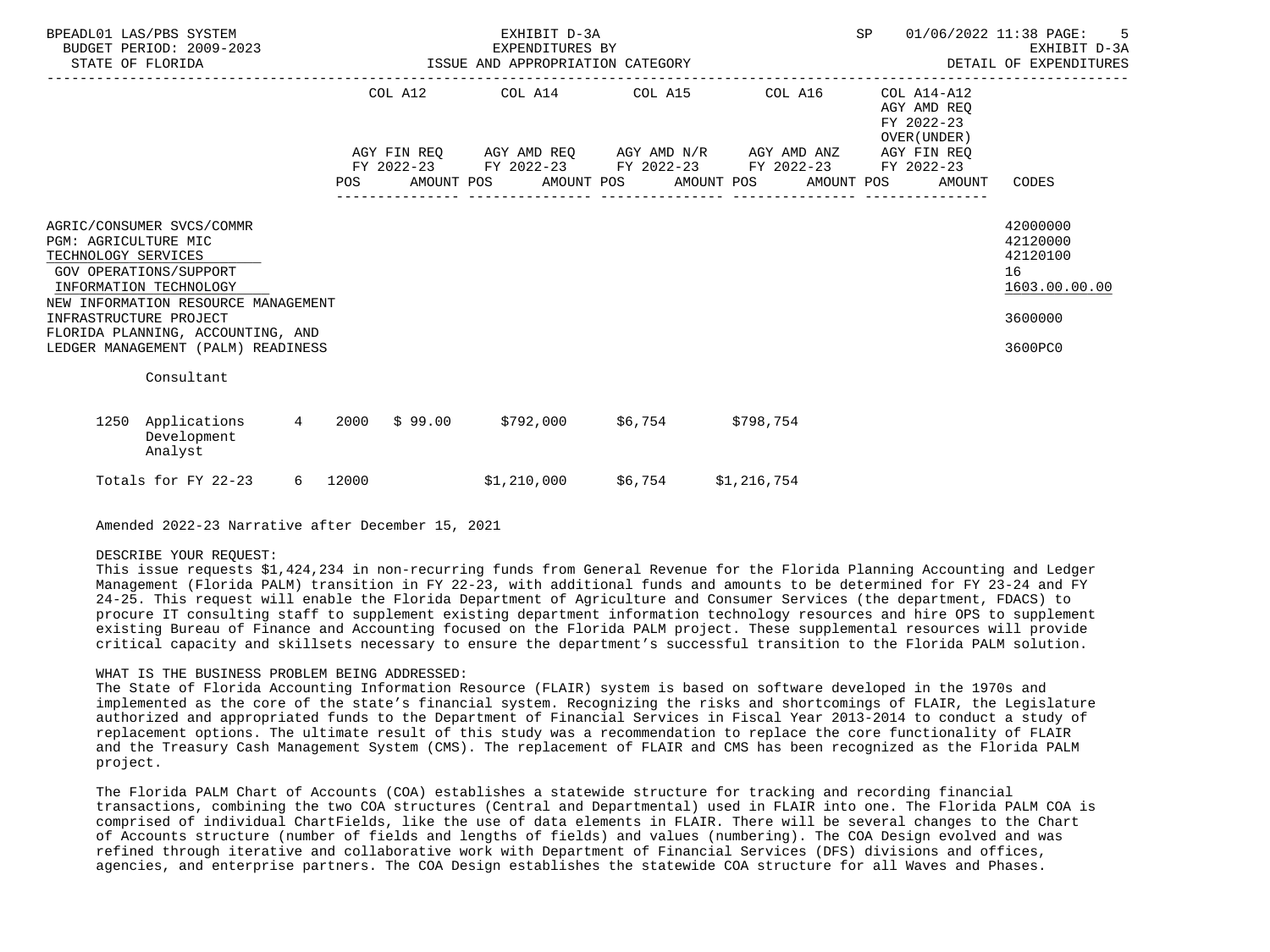| BPEADL01 LAS/PBS SYSTEM<br>BUDGET PERIOD: 2009-2023<br>STATE OF FLORIDA                                                                                             |             | EXHIBIT D-3A<br>EXPENDITURES BY<br>ISSUE AND APPROPRIATION CATEGORY | SP                                                                                                        | 01/06/2022 11:38 PAGE:<br>6<br>EXHIBIT D-3A<br>DETAIL OF EXPENDITURES |                                                           |                                                         |
|---------------------------------------------------------------------------------------------------------------------------------------------------------------------|-------------|---------------------------------------------------------------------|-----------------------------------------------------------------------------------------------------------|-----------------------------------------------------------------------|-----------------------------------------------------------|---------------------------------------------------------|
|                                                                                                                                                                     | COL A12     |                                                                     | COL A14 COL A15 COL A16                                                                                   |                                                                       | COL A14-A12<br>AGY AMD REO<br>FY 2022-23<br>OVER (UNDER ) |                                                         |
|                                                                                                                                                                     | AGY FIN REO |                                                                     | AGY AMD REQ       AGY AMD N/R       AGY AMD ANZ<br>FY 2022-23 FY 2022-23 FY 2022-23 FY 2022-23 FY 2022-23 |                                                                       | AGY FIN REO                                               |                                                         |
|                                                                                                                                                                     |             |                                                                     | POS AMOUNT POS AMOUNT POS AMOUNT POS AMOUNT POS AMOUNT                                                    |                                                                       |                                                           | CODES                                                   |
| AGRIC/CONSUMER SVCS/COMMR<br>PGM: AGRICULTURE MIC<br>TECHNOLOGY SERVICES<br>GOV OPERATIONS/SUPPORT<br>INFORMATION TECHNOLOGY<br>NEW INFORMATION RESOURCE MANAGEMENT |             |                                                                     |                                                                                                           |                                                                       |                                                           | 42000000<br>42120000<br>42120100<br>16<br>1603.00.00.00 |
| INFRASTRUCTURE PROJECT                                                                                                                                              |             |                                                                     |                                                                                                           |                                                                       |                                                           | 3600000                                                 |
| FLORIDA PLANNING, ACCOUNTING, AND<br>LEDGER MANAGEMENT (PALM) READINESS                                                                                             |             |                                                                     |                                                                                                           |                                                                       |                                                           | 3600PC0                                                 |

 To continue to support the Florida PALM project's progress in the replacement of components of FLAIR, FDACS must continue to execute department-specific transition activities including planning for the transition, identifying, executing, and testing modifications required to internal systems, re-engineering current business processes, retraining departmental users, and managing the department's transition activities. The department's existing staff do not have the capacity to absorb these additional efforts within the timeframes needed to meet Florida PALM's ambitious schedule. The Florida PALM transition approach included replacing the CMS component first in July 2021 and will be followed by the transition of Financials Wave and Payroll Wave functions (July 2024).

 The department has over 1,000 applications, reporting programs, databases, and interfaces that require assessment to determine whether remediation is needed to ensure a successful transition to the Florida PALM solution. Following completion of the assessment in FY 21-22, remediation efforts will begin and continue into FY 22-23, FY 23-24 and FY  $24 - 25$ .

## DESCRIBE THE PROPOSED SOLUTION FOR THE BUSINESS PROBLEM:

 This request will provide the department with funding to begin executing the remediation activities identified in the assessment completed in FY 21-22 necessary to ensure a successful transition to Florida PALM.

The budget request for FY 2022-23 will fund the effort to begin modification and testing of applications and processes required to support the Financials Wave and Payroll Wave to Florida PALM implementation. The department will submit separate budget requests in subsequent years as needed to complete these remediation activities and any other activities necessary to support the Florida PALM implementation through 2025. By FY 2023-24 a total of 1,000+ legacy applications, supporting systems, and processes will have been migrated, remediated, replaced, or retired to address interface requirements, data access needs and any applications used for the department's support of the accounting, financial reporting, and treasury functions within the Florida PALM solution.

 STATE HOW LONG THE REQUEST WILL MEET THOSE NEEDS AND THE BENEFITS OF THE REQUESTED INFORMATION TECHNOLOGY RESOURCES: The department anticipates this request will meet our needs for the fiscal year requested. The readiness assessment of current business systems and processes will aid in ensuring that those assets are able to successfully transition from legacy FLAIR integrations to Florida PALM integrations. The information technology assets affected by Florida PALM are vital to the daily financial operations of the department in the delivery of agricultural, concealed weapons, consumer protection, and food nutrition services to Floridians.

 Additionally, by replacing FLAIR's antiquated batching text file system integrations with a modern Application Programming Interface (API), the Florida PALM system enables the department to enhance security and improve identity and access management.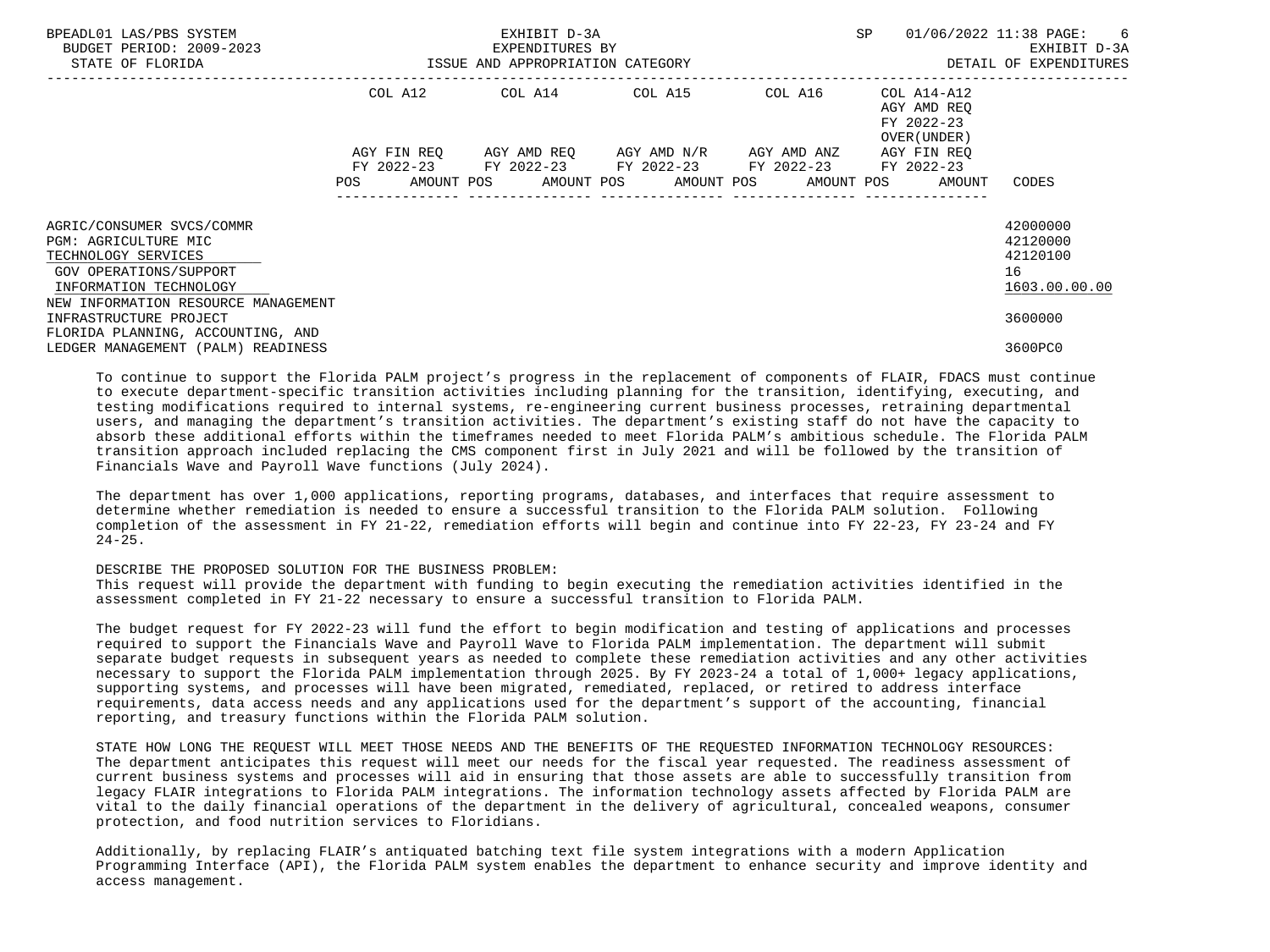| BPEADL01 LAS/PBS SYSTEM<br>BUDGET PERIOD: 2009-2023                                                                          | EXHIBIT D-3A<br>EXPENDITURES BY                                                                                |                                  |  |  |  |                                                                                    |  |  | SP |                                                                                 | 01/06/2022 11:38 PAGE: 7<br>EXHIBIT D-3A                |  |
|------------------------------------------------------------------------------------------------------------------------------|----------------------------------------------------------------------------------------------------------------|----------------------------------|--|--|--|------------------------------------------------------------------------------------|--|--|----|---------------------------------------------------------------------------------|---------------------------------------------------------|--|
| STATE OF FLORIDA                                                                                                             |                                                                                                                | ISSUE AND APPROPRIATION CATEGORY |  |  |  |                                                                                    |  |  |    |                                                                                 | DETAIL OF EXPENDITURES                                  |  |
|                                                                                                                              |                                                                                                                | COL A12                          |  |  |  | COL A14 COL A15 COL A16                                                            |  |  |    | COL A14-A12<br>AGY AMD REO<br>FY 2022-23<br>OVER (UNDER )                       |                                                         |  |
|                                                                                                                              | POS FOR THE POST OF THE POST OF THE POST OF THE POST OF THE POST OF THE POST OF THE POST OF THE POST OF THE PO | AGY FIN REO                      |  |  |  | AGY AMD REQ AGY AMD N/R AGY AMD ANZ<br>FY 2022-23 FY 2022-23 FY 2022-23 FY 2022-23 |  |  |    | AGY FIN REO<br>FY 2022-23<br>AMOUNT POS AMOUNT POS AMOUNT POS AMOUNT POS AMOUNT | CODES                                                   |  |
| AGRIC/CONSUMER SVCS/COMMR<br>PGM: AGRICULTURE MIC<br>TECHNOLOGY SERVICES<br>GOV OPERATIONS/SUPPORT<br>INFORMATION TECHNOLOGY |                                                                                                                |                                  |  |  |  |                                                                                    |  |  |    |                                                                                 | 42000000<br>42120000<br>42120100<br>16<br>1603.00.00.00 |  |
| NEW INFORMATION RESOURCE MANAGEMENT<br>INFRASTRUCTURE PROJECT                                                                |                                                                                                                |                                  |  |  |  |                                                                                    |  |  |    |                                                                                 | 3600000                                                 |  |
| FLORIDA PLANNING, ACCOUNTING, AND<br>LEDGER MANAGEMENT (PALM) READINESS                                                      |                                                                                                                |                                  |  |  |  |                                                                                    |  |  |    |                                                                                 | 3600PC0                                                 |  |

## IMPACT OF NOT FUNDING THE REQUEST:

 The department does not have the option of not preparing for the Florida PALM transition and existing staff does not have the available capacity to absorb this work. If this issue is not funded, the department would have to re-task internal staff to perform the planning and remediation work described in this request. Re-prioritizing in this way is detrimental to the department's business priorities, as well as less efficient, as internal staff do not have same skillsets the department would seek through competitive procurement (e.g. experience with FLAIR integration, PeopleSoft APIs, or middleware; financial process design and re-engineering, etc.). If the department were unable to successfully integrate its applications and processes with Florida PALM, the department would either delay the Florida PALM project timeline or be catastrophically unable to meet its statutory and moral obligations related to budget, revenue, accounting, finance, payroll, and reporting functions.

#### WHAT IS THE TOTAL COST RELATING TO THE REQUEST:

 The non-recurring FY 22-23 cost is calculated to be \$1,210,000 for staff augmentation, \$207,480 for Other Personnel Services, with an additional \$6,754 for associated computers, phones, and software licenses for the additional two resources. The department has sufficient office space and other infrastructure support available. Costs for FY 23-24 and FY 24-25 will be determined after the evaluation of work to be performed is completed in FY 22-23.

## WHAT ARE THE PLANNED MILESTONE DATES FOR THE REQUEST?

 The department would like to publish or renew one or more competitive procurements for contracted services as soon as possible, so that successful vendor(s) can be ready to start or continue work as close to July 1, 2022, should funding be approved.

The following milestones dates are planned for this request:

 FY 22-23: Remediation tasks, testing, and training related to Financials Wave and Payroll Wave to Florida PALM migration in progress.

 Identify impacts to resources and internal business systems, anticipated interfaces needed at the Financials Wave and Payroll Wave go-lives, and impacts resulting from transitioning to the Florida PALM Chart of Accounts values using the following resources provided by the Palm Project Team:

 Florida PALM Chart of Accounts (COA) Master Readiness Workplan (MRW) Standardized Business Process Models Catalog of Interface Offerings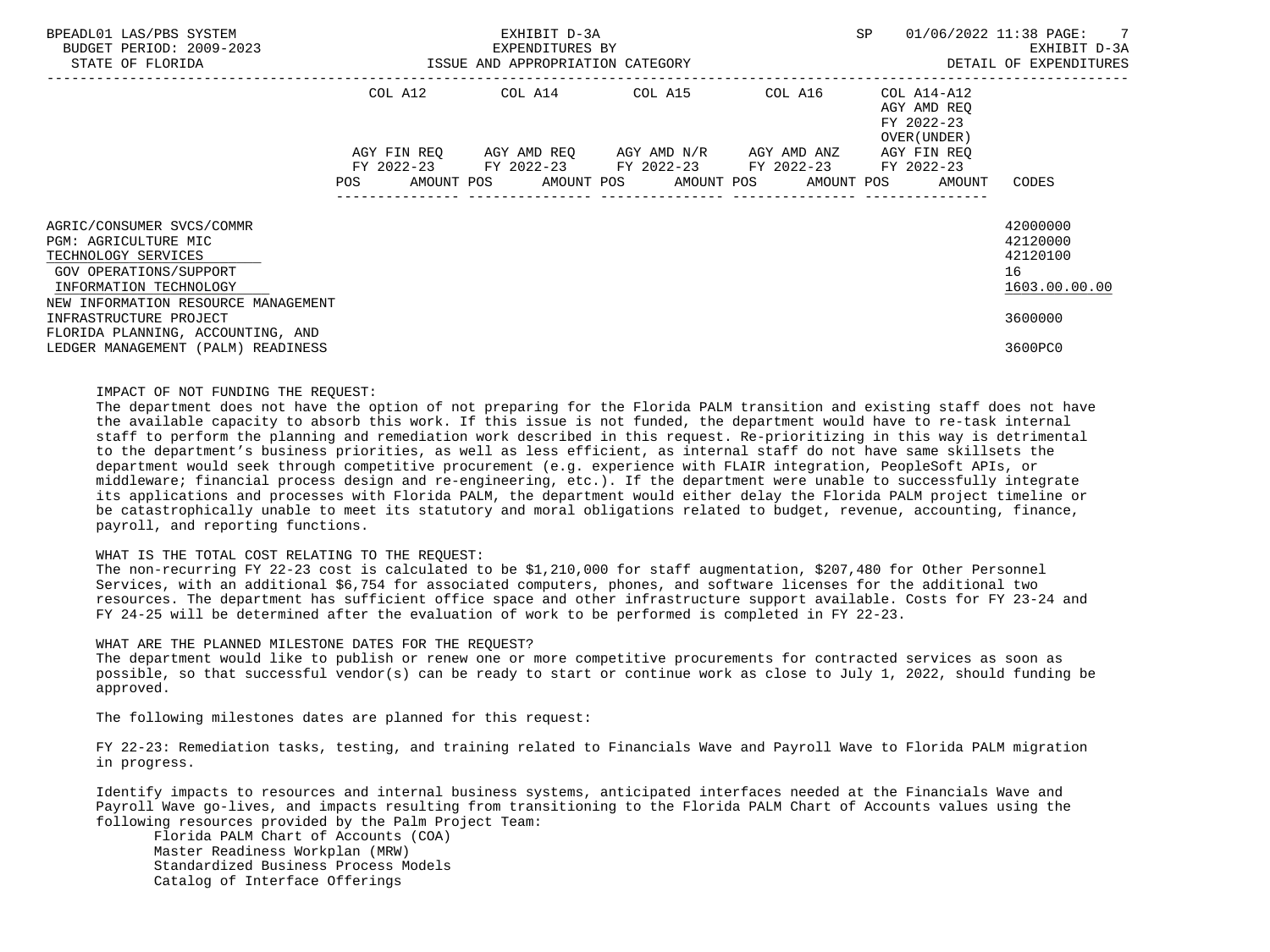|                                             | BPEADL01 LAS/PBS SYSTEM<br>BUDGET PERIOD: 2009-2023<br>STATE OF FLORIDA                                                                                                                                                                                                                                                                                                                                                                       |                 |      |               | EXHIBIT D-3A<br>EXPENDITURES BY<br>ISSUE AND APPROPRIATION CATEGORY |                                     |                                                                                                | SP<br>01/06/2022 11:38 PAGE:<br>EXHIBIT D-3A<br>DETAIL OF EXPENDITURES |                           |                                                                               |  |
|---------------------------------------------|-----------------------------------------------------------------------------------------------------------------------------------------------------------------------------------------------------------------------------------------------------------------------------------------------------------------------------------------------------------------------------------------------------------------------------------------------|-----------------|------|---------------|---------------------------------------------------------------------|-------------------------------------|------------------------------------------------------------------------------------------------|------------------------------------------------------------------------|---------------------------|-------------------------------------------------------------------------------|--|
|                                             |                                                                                                                                                                                                                                                                                                                                                                                                                                               |                 |      | COL A12       | COL A14 COL A15 COL A16                                             |                                     |                                                                                                |                                                                        |                           |                                                                               |  |
|                                             |                                                                                                                                                                                                                                                                                                                                                                                                                                               |                 |      |               |                                                                     |                                     | AGY FIN REQ AGY AMD REQ AGY AMD N/R AGY AMD ANZ<br>FY 2022-23 FY 2022-23 FY 2022-23 FY 2022-23 |                                                                        | AGY FIN REQ<br>FY 2022-23 |                                                                               |  |
|                                             |                                                                                                                                                                                                                                                                                                                                                                                                                                               |                 | POS  |               | AMOUNT POS AMOUNT POS                                               |                                     | AMOUNT POS AMOUNT POS                                                                          |                                                                        | AMOUNT                    | CODES                                                                         |  |
| PGM: AGRICULTURE MIC<br>TECHNOLOGY SERVICES | AGRIC/CONSUMER SVCS/COMMR<br>GOV OPERATIONS/SUPPORT<br>INFORMATION TECHNOLOGY<br>NEW INFORMATION RESOURCE MANAGEMENT<br>INFRASTRUCTURE PROJECT<br>FLORIDA PLANNING, ACCOUNTING, AND<br>LEDGER MANAGEMENT (PALM) READINESS                                                                                                                                                                                                                     |                 |      |               |                                                                     |                                     |                                                                                                |                                                                        |                           | 42000000<br>42120000<br>42120100<br>16<br>1603.00.00.00<br>3600000<br>3600PC0 |  |
|                                             | Reports Catalog                                                                                                                                                                                                                                                                                                                                                                                                                               |                 |      |               |                                                                     |                                     |                                                                                                |                                                                        |                           |                                                                               |  |
|                                             | July 2024: Successful transition of Financials Wave and Payroll Wave to Florida PALM complete.<br>Post-July 2024: Transition additional functionality of Expansion Wave to Florida Palm.<br>COST SUMMARY:                                                                                                                                                                                                                                     |                 |      |               |                                                                     |                                     |                                                                                                |                                                                        |                           |                                                                               |  |
| $*$ 2)                                      | Expense - \$6,754: Computers, software, and furniture for up to two additional contracted services resources (\$3,377 each                                                                                                                                                                                                                                                                                                                    |                 |      |               |                                                                     |                                     |                                                                                                |                                                                        |                           |                                                                               |  |
|                                             | Contracted Services - \$1,210,000: The department constructed cost estimates utilizing the hourly rate pricing from DMS<br>contract Information Technology Staff Augmentation Services 80101507-SA-19-1 for the following job titles. The department<br>has not yet determined the most advantageous procurement vehicle, but does not anticipate any circumstance in which rate<br>equivalencies for contracted services exceed these rates: |                 |      |               |                                                                     |                                     |                                                                                                |                                                                        |                           |                                                                               |  |
| Class Job                                   | Code Title                                                                                                                                                                                                                                                                                                                                                                                                                                    |                 |      |               | Number Hours Hourly Rate Contracted<br>Services                     | Non-Recurring Total Cost<br>Expense |                                                                                                |                                                                        |                           |                                                                               |  |
|                                             | 8220 Project Manager 1                                                                                                                                                                                                                                                                                                                                                                                                                        |                 |      | 2000 \$107.00 | \$214,000                                                           | \$0                                 | \$214,000                                                                                      |                                                                        |                           |                                                                               |  |
| 7620                                        | Business Process 1<br>Consultant                                                                                                                                                                                                                                                                                                                                                                                                              |                 | 2000 | \$102.00      | \$204,000                                                           | \$0                                 | \$204,000                                                                                      |                                                                        |                           |                                                                               |  |
|                                             | 1250 Applications<br>Development<br>Analyst                                                                                                                                                                                                                                                                                                                                                                                                   | $4\overline{ }$ | 2000 | \$99.00       | \$792,000                                                           | \$6,754                             | \$798,754                                                                                      |                                                                        |                           |                                                                               |  |

Totals for FY 22-23 6 12000 \$1,210,000 \$6,754 \$1,216,754

 Other Personnel Services (OPS) - \$207,480 These positions will be used to handle duties within the Bureau of Accounting and Finance to aid full-time employee who are focusing their efforts on remediation efforts for the Florida PALM project.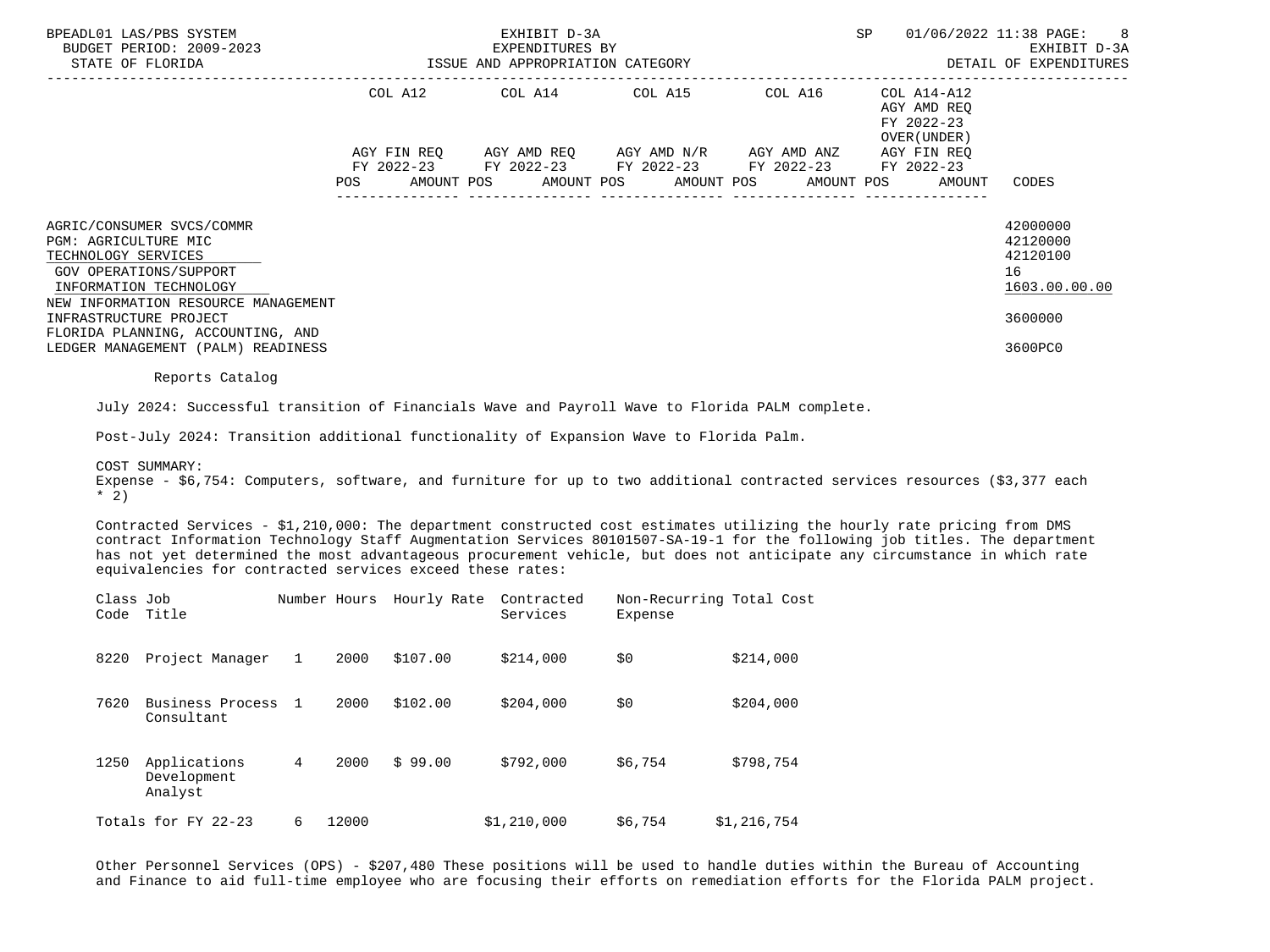| BPEADL01 LAS/PBS SYSTEM<br>BUDGET PERIOD: 2009-2023<br>STATE OF FLORIDA                                                                                                                       | 2023 EXPENDITURES BY<br>ISSUE AND APPROPRIATION CATEGORY | EXHIBIT D-3A<br>EXPENDITURES BY                                                                                                                                                 | SP<br>EARLBII D-3A<br>DETAIL OF EXPENDITURES | 01/06/2022 11:38 PAGE: 9<br>EXHIBIT D-3A |                                                          |                                                                    |
|-----------------------------------------------------------------------------------------------------------------------------------------------------------------------------------------------|----------------------------------------------------------|---------------------------------------------------------------------------------------------------------------------------------------------------------------------------------|----------------------------------------------|------------------------------------------|----------------------------------------------------------|--------------------------------------------------------------------|
|                                                                                                                                                                                               |                                                          | COL A12 COL A14 COL A15 COL A16                                                                                                                                                 |                                              |                                          | COL A14-A12<br>AGY AMD REO<br>FY 2022-23<br>OVER (UNDER) |                                                                    |
|                                                                                                                                                                                               |                                                          | AGY FIN REQ AGY AMD REQ AGY AMD N/R AGY AMD ANZ AGY FIN REQ<br>FY 2022-23 FY 2022-23 FY 2022-23 FY 2022-23 FY 2022-23<br>POS AMOUNT POS AMOUNT POS AMOUNT POS AMOUNT POS AMOUNT | ----------------                             | ---------------                          |                                                          | CODES                                                              |
| AGRIC/CONSUMER SVCS/COMMR<br>PGM: AGRICULTURE MIC<br>TECHNOLOGY SERVICES<br>GOV OPERATIONS/SUPPORT<br>INFORMATION TECHNOLOGY<br>NEW INFORMATION RESOURCE MANAGEMENT<br>INFRASTRUCTURE PROJECT |                                                          |                                                                                                                                                                                 |                                              |                                          |                                                          | 42000000<br>42120000<br>42120100<br>16<br>1603.00.00.00<br>3600000 |
| FLORIDA PLANNING, ACCOUNTING, AND<br>LEDGER MANAGEMENT (PALM) READINESS                                                                                                                       |                                                          |                                                                                                                                                                                 |                                              |                                          |                                                          | 3600PC0                                                            |
|                                                                                                                                                                                               |                                                          |                                                                                                                                                                                 |                                              |                                          | AMOUNT NEEDED                                            |                                                                    |
| OUANTITY DESCRIPTION                                                                                                                                                                          |                                                          | CALCULATIONS                                                                                                                                                                    |                                              |                                          | FY 2022-23                                               |                                                                    |
| 3                                                                                                                                                                                             | OPS Government Analyst II                                | $2080$ hours x \$25/hr + \$17,160 benefits                                                                                                                                      |                                              |                                          | \$207,480                                                |                                                                    |

# SUMMARY:

 The amended request adds \$207,480 of additional funding to hire OPS staff for the Bureau of Finance and Accounting and corrects nomenclature and milestone dates. \*\*\*\*\*\*\*\*\*\*\*\*\*\*\*\*\*\*\*\*\*\*\*\*\*\*\*\*\*\*\*\*\*\*\*\*\*\*\*\*\*\*\*\*\*\*\*\*\*\*\*\*\*\*\*\*\*\*\*\*\*\*\*\*\*\*\*\*\*\*\*\*\*\*\*\*\*\*\*\*\*\*\*\*\*\*\*\*\*\*\*\*\*\*\*\*\*\*\*\*\*\*\*\*\*\*\*\*\*\*\*\*\*\*\*\*\*\*\*\*\*\*\*\*\*\*\*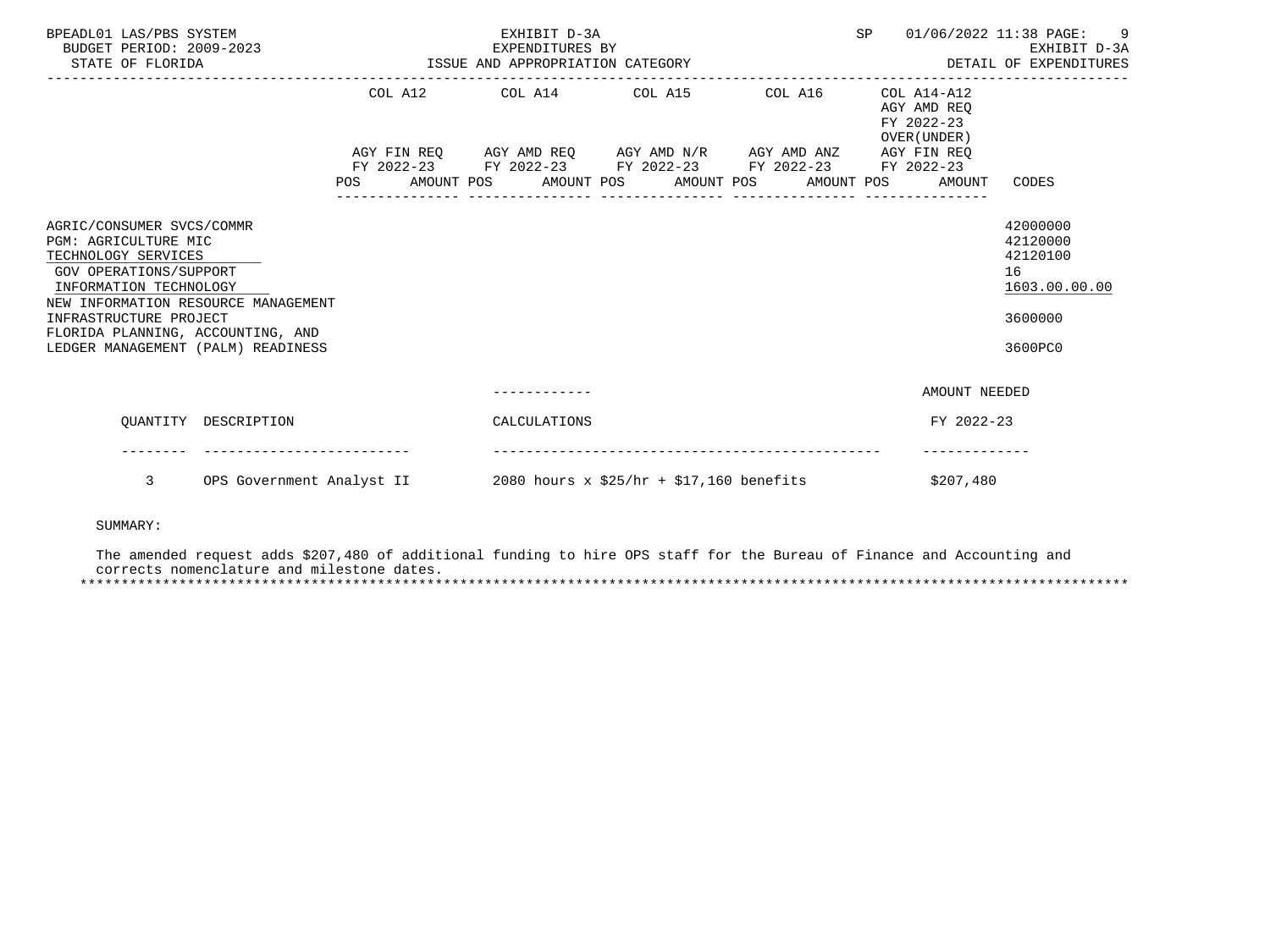| BPEADL01 LAS/PBS SYSTEM<br>BUDGET PERIOD: 2009-2023<br>STATE OF FLORIDA                                                                                                                                                                                                      |            |                                         | EXHIBIT D-3A<br>EXPENDITURES BY<br>ISSUE AND APPROPRIATION CATEGORY                             |  | <b>SP</b><br>01/06/2022 11:38 PAGE:<br>EXHIBIT D-3A<br>DETAIL OF EXPENDITURES |            |  |                                                          |                                                                                                   |
|------------------------------------------------------------------------------------------------------------------------------------------------------------------------------------------------------------------------------------------------------------------------------|------------|-----------------------------------------|-------------------------------------------------------------------------------------------------|--|-------------------------------------------------------------------------------|------------|--|----------------------------------------------------------|---------------------------------------------------------------------------------------------------|
|                                                                                                                                                                                                                                                                              |            | COL A12                                 | COL A14 COL A15                                                                                 |  |                                                                               | COL A16    |  | COL A14-A12<br>AGY AMD REO<br>FY 2022-23<br>OVER (UNDER) |                                                                                                   |
|                                                                                                                                                                                                                                                                              | <b>POS</b> | AGY FIN REO<br>FY 2022-23<br>AMOUNT POS | AGY AMD REQ      AGY AMD N/R      AGY AMD ANZ<br>FY 2022-23 FY 2022-23 FY 2022-23<br>AMOUNT POS |  | AMOUNT POS                                                                    | AMOUNT POS |  | AGY FIN REO<br>FY 2022-23<br>AMOUNT                      | CODES                                                                                             |
| AGRIC/CONSUMER SVCS/COMMR<br><b>PGM: AGRICULTURAL ECON DEV</b><br>FRUIT/VEG INSPECT & ENFORC<br>ECONOMIC OPPORTUNITIES<br><b>BUSINESS DEVELOPMENT</b><br>SPECIAL PROGRAM FUNDING<br>CITRUS CROP DECLINE SUPPLEMENTAL<br>FUNDING<br>SPECIAL CATEGORIES<br>TRANSFER GR TO CITF |            |                                         |                                                                                                 |  |                                                                               |            |  |                                                          | 42000000<br>42170000<br>42170100<br>11<br>1101.00.00.00<br>4900000<br>4901130<br>100000<br>100430 |
| GENERAL REVENUE FUND<br>$-$ STATE                                                                                                                                                                                                                                            |            | 1,450,000                               | 2,000,000                                                                                       |  | 2,000,000                                                                     |            |  |                                                          | 550.000 1000 1                                                                                    |
|                                                                                                                                                                                                                                                                              |            |                                         |                                                                                                 |  |                                                                               |            |  |                                                          |                                                                                                   |

 AGENCY ISSUE NARRATIVE: 2022-2023 BUDGET YEAR NARRATIVE: IT COMPONENT? NO

PRIORITY ISSUE #12

## DESCRIPTION OF ISSUE:

 This is to request \$1,450,000 General Revenue funding in the Citrus Crop Decline Supplemental Funding special category to supplement the Division of Fruit and Vegetables' Inspection Program and the Division of Plant Industry's Citrus Budwood Program due to the rapidly decreasing revenue in the Citrus Inspection Trust Fund due to citrus greening (huanglongbing) and citrus canker diseases.

## ISSUE SUMMARY:

 Citrus diseases (citrus greening and citrus canker) have resulted in the destruction or abandonment of many citrus groves in the citrus production areas of Florida. Since 2000, citrus acreage in Florida has decreased by 420 thousand acres, while production of citrus in the same period has shrunk by more than 220 million boxes. These funds will allow the department to continue to provide services to the citrus industry which is an essential part of the state's economic health.

# ADVERSE IMPACT IF NOT FUNDED:

 If this issue is not funded, the Florida Department of Agriculture and Consumer Services Divisions of Fruit and Vegetables and Plant Industry will be forced to reduce operations, including staff, to a level where it will no longer provide the needed services to the citrus industry. Consequently, Florida citrus growers will be left without a comprehensive statistics program, sufficient inspectors, and clean budwood from which to propagate reset trees to replace diseased ones.

Amended 2022-23 Narrative after December 15, 2021

#### SUMMARY:

Due to the continued decline of the Florida citrus crop and decreasing revenues, this request is increased to \$2 million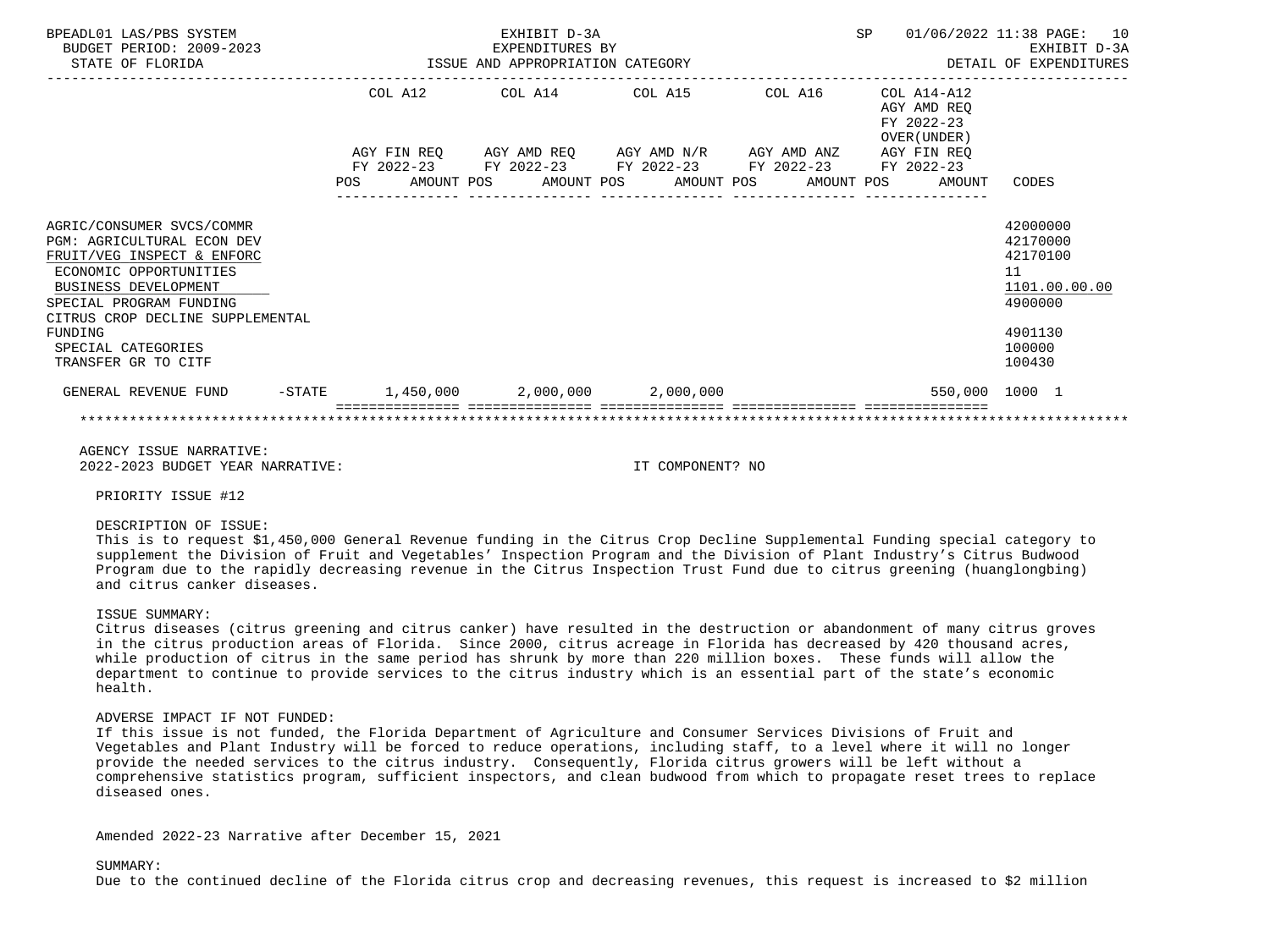| BPEADL01 LAS/PBS SYSTEM<br>BUDGET PERIOD: 2009-2023<br>STATE OF FLORIDA                                                                                                                                       | ISSUE AND APPROPRIATION CATEGORY | EXHIBIT D-3A<br>EXPENDITURES BY                        | SP                                            | 01/06/2022 11:38 PAGE: 11<br>EXHIBIT D-3A<br>DETAIL OF EXPENDITURES |                                                                    |
|---------------------------------------------------------------------------------------------------------------------------------------------------------------------------------------------------------------|----------------------------------|--------------------------------------------------------|-----------------------------------------------|---------------------------------------------------------------------|--------------------------------------------------------------------|
|                                                                                                                                                                                                               | COL A12                          | $COL A14$ $COL A15$ $COL A16$ $COL A14-A12$            |                                               | AGY AMD REO<br>FY 2022-23<br>OVER (UNDER)                           |                                                                    |
|                                                                                                                                                                                                               | AGY FIN REO<br>POS               | FY 2022-23 FY 2022-23 FY 2022-23 FY 2022-23 FY 2022-23 | AGY AMD REO      AGY AMD N/R      AGY AMD ANZ | AGY FIN REO<br>AMOUNT POS AMOUNT POS AMOUNT POS AMOUNT POS AMOUNT   | CODES                                                              |
| AGRIC/CONSUMER SVCS/COMMR<br><b>PGM: AGRICULTURAL ECON DEV</b><br>FRUIT/VEG INSPECT & ENFORC<br>ECONOMIC OPPORTUNITIES<br>BUSINESS DEVELOPMENT<br>SPECIAL PROGRAM FUNDING<br>CITRUS CROP DECLINE SUPPLEMENTAL |                                  |                                                        |                                               |                                                                     | 42000000<br>42170000<br>42170100<br>11<br>1101.00.00.00<br>4900000 |
| FUNDING                                                                                                                                                                                                       |                                  |                                                        |                                               |                                                                     | 4901130                                                            |

 of General Revenue funding to supplement department citrus programs funded out of the Citrus Inspection Trust Fund. \*\*\*\*\*\*\*\*\*\*\*\*\*\*\*\*\*\*\*\*\*\*\*\*\*\*\*\*\*\*\*\*\*\*\*\*\*\*\*\*\*\*\*\*\*\*\*\*\*\*\*\*\*\*\*\*\*\*\*\*\*\*\*\*\*\*\*\*\*\*\*\*\*\*\*\*\*\*\*\*\*\*\*\*\*\*\*\*\*\*\*\*\*\*\*\*\*\*\*\*\*\*\*\*\*\*\*\*\*\*\*\*\*\*\*\*\*\*\*\*\*\*\*\*\*\*\*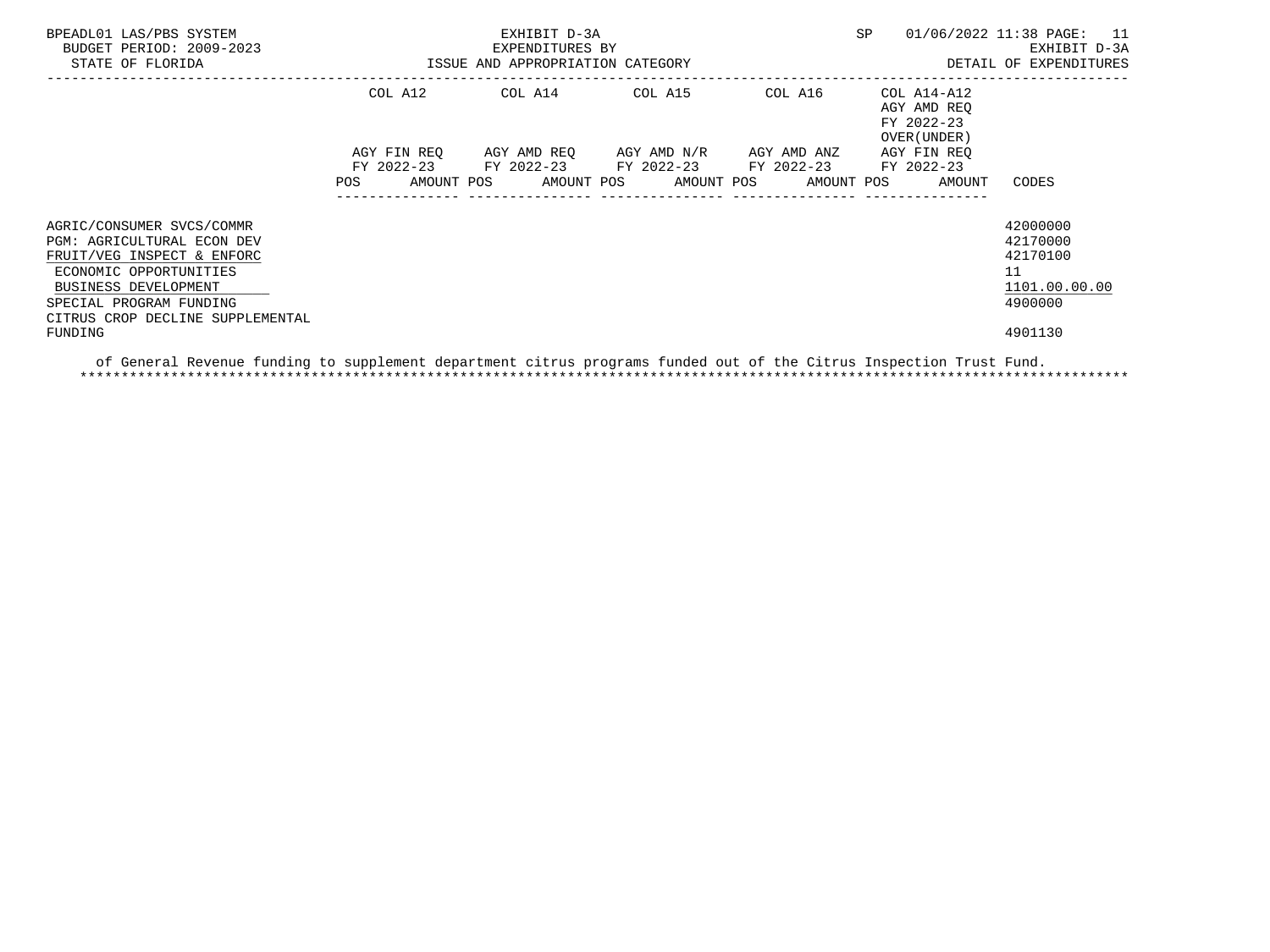| BPEADL01 LAS/PBS SYSTEM<br>BUDGET PERIOD: 2009-2023<br>STATE OF FLORIDA                                                                                                                                                 |     |  | EXHIBIT D-3A | EXPENDITURES BY<br>ISSUE AND APPROPRIATION CATEGORY                                                                                                                  |  | SP |                                                          | 01/06/2022 11:38 PAGE: 12<br>EXHIBIT D-3A<br>DETAIL OF EXPENDITURES           |
|-------------------------------------------------------------------------------------------------------------------------------------------------------------------------------------------------------------------------|-----|--|--------------|----------------------------------------------------------------------------------------------------------------------------------------------------------------------|--|----|----------------------------------------------------------|-------------------------------------------------------------------------------|
|                                                                                                                                                                                                                         |     |  |              | COL A12 COL A14 COL A15 COL A16                                                                                                                                      |  |    | COL A14-A12<br>AGY AMD REO<br>FY 2022-23<br>OVER (UNDER) |                                                                               |
|                                                                                                                                                                                                                         | POS |  |              | AGY FIN REO AGY AMD REO AGY AMD N/R AGY AMD ANZ AGY FIN REO<br>FY 2022-23 FY 2022-23 FY 2022-23 FY 2022-23 FY 2022-23<br>AMOUNT POS AMOUNT POS AMOUNT POS AMOUNT POS |  |    | AMOUNT                                                   | CODES                                                                         |
| AGRIC/CONSUMER SVCS/COMMR<br>PGM: AGRICULTURAL ECON DEV<br>AGRIC PRODUCTS MARKETING<br>ECONOMIC OPPORTUNITIES<br>BUSINESS DEVELOPMENT<br>SPECIAL PROGRAM FUNDING<br>AGRICULTURE - SPECIALTY CROP BLOCK<br><b>GRANTS</b> |     |  |              |                                                                                                                                                                      |  |    |                                                          | 42000000<br>42170000<br>42170200<br>11<br>1101.00.00.00<br>4900000<br>4903990 |
| SPECIAL CATEGORIES<br>COVID-19 - ST OPS                                                                                                                                                                                 |     |  |              |                                                                                                                                                                      |  |    |                                                          | 100000<br>105153                                                              |
| FEDERAL GRANTS TRUST FUND -FEDERL                                                                                                                                                                                       |     |  | 1,500,000    |                                                                                                                                                                      |  |    | 1,500,000 2261 3                                         |                                                                               |
|                                                                                                                                                                                                                         |     |  |              |                                                                                                                                                                      |  |    |                                                          |                                                                               |

 AGENCY ISSUE NARRATIVE: 2022-2023 BUDGET YEAR NARRATIVE: IT COMPONENT? NO

Amended 2022-23 Narrative after December 15, 2021

DESCRIPTION OF ISSUE:

 The Florida Department of Agriculture and Consumer Services requests \$1.5 million of recurring Federal Grants Trust Fund Authority in Special Category 105153 (Coronavirus (COVID-19) Public Assistance) to allow for spending of federal Coronavirus Aid, Relief and Economic Security (CARES) Act funding that was awarded to states for the purpose of promoting specialty crops and offsetting costs for growers and suppliers related to expenses associated with mitigating the transmission of COVID-19 in those establishments. The department has an executed agreement with the U.S. Department of Agriculture for \$5,043,477 for the period 9/30/2021 through 9/29/2025.

ISSUE SUMMARY:

 Many growers and suppliers of specialty crops experienced a significant increase in expenses related to outfitting their establishment with additional safety features and providing personal protective equipment to mitigate the transmission of COVID. To offset these costs, federal money was made available to states to fund projects that would offset these additional incurred expenses such as design and construction of facilities for the purpose of providing social distancing for employees and customers, providing PPE for employees and customers, implementing additional safety practices and deployment of special marketing campaigns to compensate for loss of sales.

ADVERSE IMPACT IF NOT FUNDED:

 If not funded, the department would not be able to utilize federal funding already made available to states requiring growers and suppliers of specialty crops in Florida to absorb the additional expenses related to COVID-19.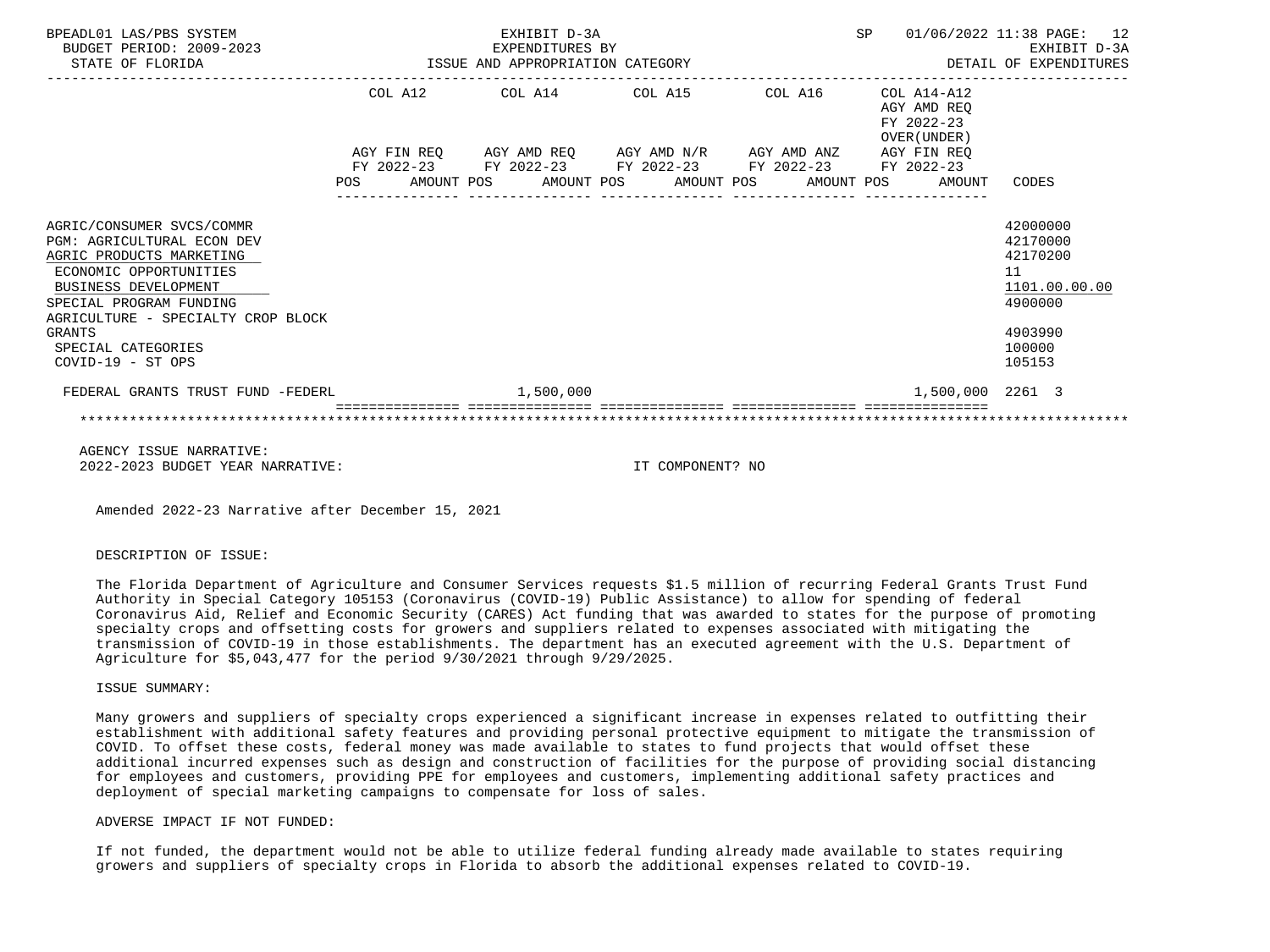| BPEADL01 LAS/PBS SYSTEM<br>BUDGET PERIOD: 2009-2023<br>STATE OF FLORIDA                                                                                                                                          | ISSUE AND APPROPRIATION CATEGORY | EXHIBIT D-3A<br>EXPENDITURES BY |                                                                                                                             |             | SP                                                       | 01/06/2022 11:38 PAGE: 13<br>EXHIBIT D-3A<br>DETAIL OF EXPENDITURES           |
|------------------------------------------------------------------------------------------------------------------------------------------------------------------------------------------------------------------|----------------------------------|---------------------------------|-----------------------------------------------------------------------------------------------------------------------------|-------------|----------------------------------------------------------|-------------------------------------------------------------------------------|
|                                                                                                                                                                                                                  | COL A12                          |                                 | COL A14 COL A15 COL A16                                                                                                     |             | COL A14-A12<br>AGY AMD REQ<br>FY 2022-23<br>OVER (UNDER) |                                                                               |
|                                                                                                                                                                                                                  | AGY FIN REO<br>POS               |                                 | AGY AMD REQ       AGY AMD N/R<br>FY 2022-23 FY 2022-23 FY 2022-23 FY 2022-23<br>AMOUNT POS AMOUNT POS AMOUNT POS AMOUNT POS | AGY AMD ANZ | AGY FIN REQ<br>FY 2022-23<br>AMOUNT                      | CODES                                                                         |
| AGRIC/CONSUMER SVCS/COMMR<br>PGM: AGRICULTURAL ECON DEV<br>AGRIC PRODUCTS MARKETING<br>ECONOMIC OPPORTUNITIES<br>BUSINESS DEVELOPMENT<br>SPECIAL PROGRAM FUNDING<br>AGRICULTURE - SPECIALTY CROP BLOCK<br>GRANTS |                                  |                                 |                                                                                                                             |             |                                                          | 42000000<br>42170000<br>42170200<br>11<br>1101.00.00.00<br>4900000<br>4903990 |
| SUMMARY:                                                                                                                                                                                                         |                                  |                                 |                                                                                                                             |             |                                                          |                                                                               |

| This is a new issue |
|---------------------|
|                     |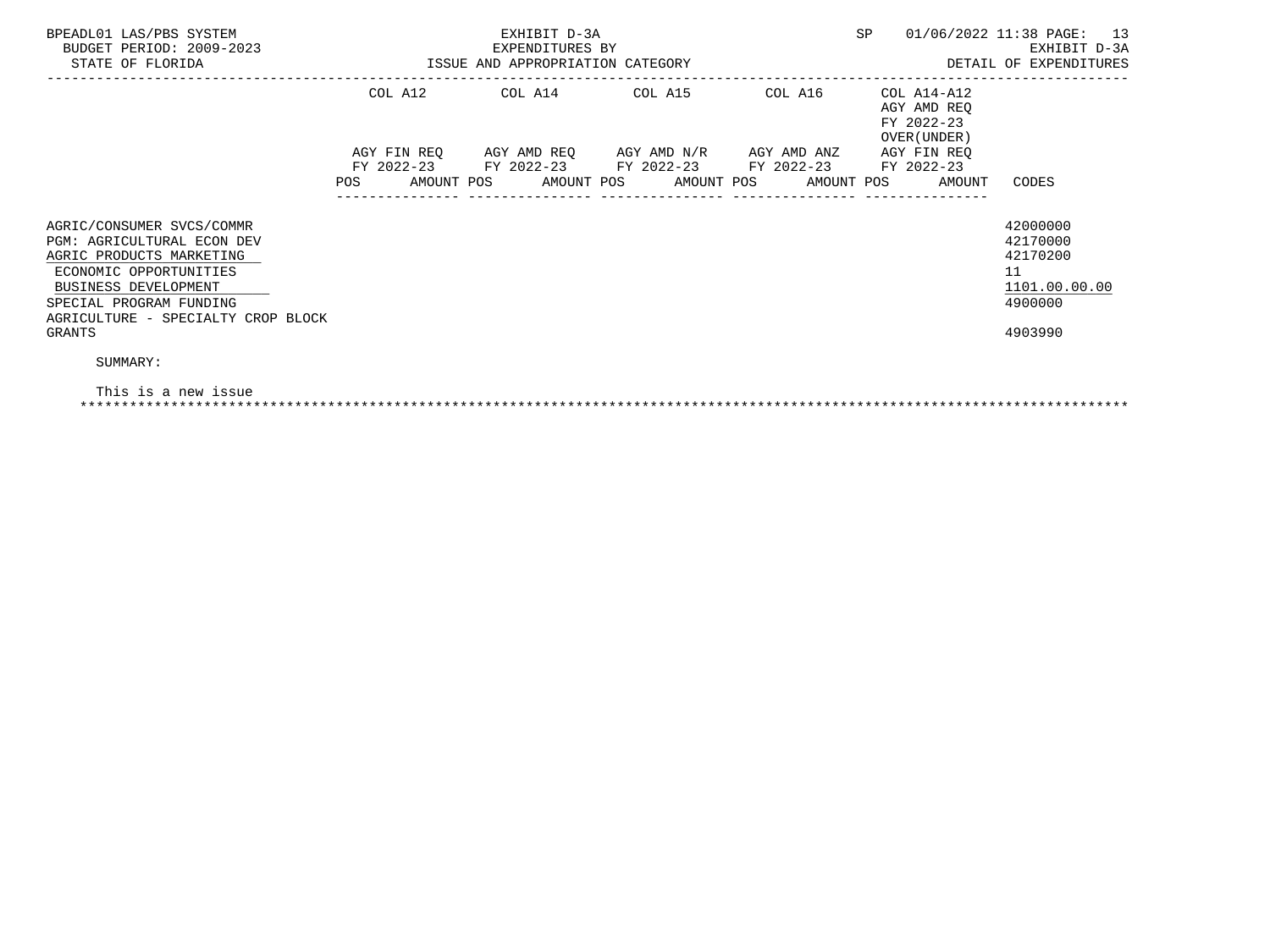| BPEADL01 LAS/PBS SYSTEM<br>BUDGET PERIOD: 2009-2023<br>ISSUE AND APPROPRIATION CATEGORY<br>STATE OF FLORIDA                                                                                              |     |  | EXHIBIT D-3A<br>EXPENDITURES BY |                                                                                                                                                                                                                     |  |                                                     | SP 01/06/2022 11:38 PAGE: 14<br>EXHIBIT D-3A<br>DETAIL OF EXPENDITURES                  |
|----------------------------------------------------------------------------------------------------------------------------------------------------------------------------------------------------------|-----|--|---------------------------------|---------------------------------------------------------------------------------------------------------------------------------------------------------------------------------------------------------------------|--|-----------------------------------------------------|-----------------------------------------------------------------------------------------|
|                                                                                                                                                                                                          | POS |  |                                 | COL A12 COL A14 COL A15 COL A16 COL A14-A12<br>AGY FIN REO AGY AMD REO AGY AMD N/R AGY AMD ANZ AGY FIN REO<br>FY 2022-23 FY 2022-23 FY 2022-23 FY 2022-23 FY 2022-23<br>AMOUNT POS AMOUNT POS AMOUNT POS AMOUNT POS |  | AGY AMD REO<br>FY 2022-23<br>OVER (UNDER)<br>AMOUNT | CODES                                                                                   |
| AGRIC/CONSUMER SVCS/COMMR<br>PGM: AGRICULTURAL ECON DEV<br><b>AOUACULTURE</b><br>PUBLIC PROTECTION<br>CONSUMER SAFETY/PROTECTION<br>SPECIAL PROGRAM FUNDING<br>FEDERAL GRANTS<br>OTHER PERSONAL SERVICES |     |  |                                 |                                                                                                                                                                                                                     |  |                                                     | 42000000<br>42170000<br>42170300<br>12<br>1205.00.00.00<br>4900000<br>4900180<br>030000 |
| FEDERAL GRANTS TRUST FUND -FEDERL 1999 1999 44,739                                                                                                                                                       |     |  |                                 |                                                                                                                                                                                                                     |  | 44,739 2261 3                                       |                                                                                         |
| SPECIAL CATEGORIES<br>CONTRACTED SERVICES                                                                                                                                                                |     |  |                                 |                                                                                                                                                                                                                     |  |                                                     | 100000<br>100777                                                                        |
| FEDERAL GRANTS TRUST FUND -FEDERL 26,733 26,733                                                                                                                                                          |     |  |                                 |                                                                                                                                                                                                                     |  | 26, 733 2261 3                                      |                                                                                         |
| TOTAL: FEDERAL GRANTS<br>TOTAL ISSUE                                                                                                                                                                     |     |  |                                 | 71,472 71,472                                                                                                                                                                                                       |  | 71,472                                              | 4900180                                                                                 |
|                                                                                                                                                                                                          |     |  |                                 |                                                                                                                                                                                                                     |  |                                                     |                                                                                         |
| AGENCY ISSUE NARRATIVE:<br>2022-2023 BUDGET YEAR NARRATIVE:<br>Amended 2022-23 Narrative after December 15, 2021                                                                                         |     |  |                                 | IT COMPONENT? NO                                                                                                                                                                                                    |  |                                                     |                                                                                         |

#### Description of Issue:

 The Division of Aquaculture requests \$71,472 in the Other Personal Services (OPS) and Contracted Services within the Federal Grants Trust Fund. The division was awarded a sub-grant from the Gulf States Marine Fisheries Commission, who received the federal grant from the U.S. Department of Commerce, National Oceanic and Atmospheric Administration (NOAA), to develop education and outreach tools, strategies or initiatives aimed at improving industry stakeholders' understanding and perceptions of marine aquaculture while simultaneously informing future development in the Gulf of Mexico. The funds will allow the division to hire one (1) full-time OPS position and contract with the University of Florida/IFAS for data analysis, communication toolkit development and research to complete this project.

#### Issue Summary:

 The Division of Aquaculture has been working with National Centers for Coastal Ocean Science (NCCOS) for two years on marine spatial siting analysis to identify areas potentially suitable for future mariculture farms in Florida state waters of the Gulf of Mexico. However, there are significant uncertainties remaining about the appropriate socioeconomic context for effective mariculture development, especially related to stakeholders' (seafood, aquaculture, and commercial fishing industry) acceptance and perceptions of mariculture. While the potential negative impacts of mariculture have received considerable attention and study (e.g., Naylor & Burke 2005, Froehlich et al. 2017), the potential economic, social, and environmental benefits of mariculture have not. This project will allow the division to understand and address the uncertainties and ultimately identify biologically, economically, and socially suitable locations for mariculture farms in state waters that can maximize economic and ecological benefits. The division will be responsible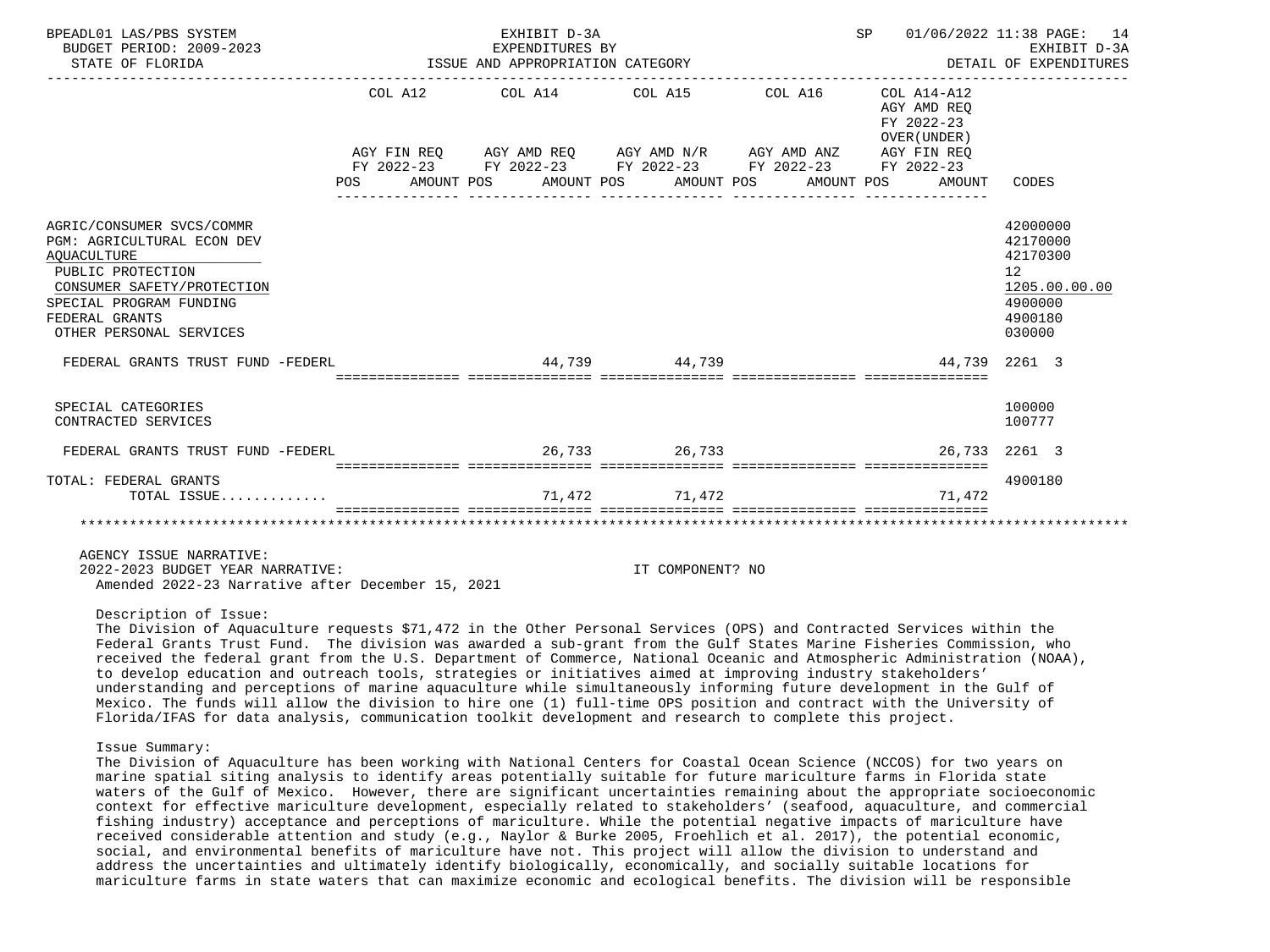| BPEADL01 LAS/PBS SYSTEM<br>BUDGET PERIOD: 2009-2023<br>STATE OF FLORIDA                                                                                                       |                                  | EXHIBIT D-3A<br>EXPENDITURES BY<br>ISSUE AND APPROPRIATION CATEGORY |                                                                                                            |             | <b>SP</b>                                           | 01/06/2022 11:38 PAGE: 15<br>EXHIBIT D-3A<br>DETAIL OF EXPENDITURES                        |
|-------------------------------------------------------------------------------------------------------------------------------------------------------------------------------|----------------------------------|---------------------------------------------------------------------|------------------------------------------------------------------------------------------------------------|-------------|-----------------------------------------------------|--------------------------------------------------------------------------------------------|
|                                                                                                                                                                               | COL A12                          | COL A14 COL A15                                                     |                                                                                                            | COL A16     | COL A14-A12<br>AGY AMD REO<br>FY 2022-23            |                                                                                            |
|                                                                                                                                                                               | AGY FIN REO<br>AMOUNT POS<br>POS |                                                                     | AGY AMD REO AGY AMD N/R<br>FY 2022-23 FY 2022-23 FY 2022-23 FY 2022-23<br>AMOUNT POS AMOUNT POS AMOUNT POS | AGY AMD ANZ | OVER (UNDER)<br>AGY FIN REO<br>FY 2022-23<br>AMOUNT | CODES                                                                                      |
| AGRIC/CONSUMER SVCS/COMMR<br><b>PGM: AGRICULTURAL ECON DEV</b><br>AOUACULTURE<br>PUBLIC PROTECTION<br>CONSUMER SAFETY/PROTECTION<br>SPECIAL PROGRAM FUNDING<br>FEDERAL GRANTS |                                  |                                                                     |                                                                                                            |             |                                                     | 42000000<br>42170000<br>42170300<br>12 <sup>°</sup><br>1205.00.00.00<br>4900000<br>4900180 |

 for overseeing all aspects of the project; build stakeholder list; research questions and action plan; attend the listening session; assist with listening session data analysis and disseminate results. The results from this project will be used to implement a series of workshops in several Gulf Coast communities to improve public understanding and perceptions of mariculture, build trust and develop a model of collaborative decision making that can contribute to the outcomes of which there can be sustainable development of mariculture in Florida.

COST SUMMARY:

OTHER PERSONAL SERVICES: (OPS)030000

------------------------------

|              | QUANTITY DESCRIPTION                                       | AMOUNT NEEDED<br>FY 2022-2023 |
|--------------|------------------------------------------------------------|-------------------------------|
| $\mathbf{1}$ | OPS Biological Scientist IV                                | \$44,739                      |
|              | SPECIAL CATEGORY: Contracted Services (100777)             |                               |
| QUANTITY     | DESCRIPTION                                                | AMOUNT NEEDED<br>FY 2022-2023 |
|              | Contracted Services (UF/IFAS Research)                     | \$26,733                      |
|              | TOTAL ISSUE BY FUND:<br>Federal Grants Trust Fund \$71,472 |                               |
|              | SUMMARY: This is a new issue.                              |                               |

| TOTAL: CONSUMER SAFETY/PROTECTION |        |        |             | 1205.00.00.00 |
|-----------------------------------|--------|--------|-------------|---------------|
| BY FUND TYPE                      |        |        |             |               |
| TRUST FUNDS                       | 71,472 | 71,472 | 71,472 2000 |               |
|                                   |        |        |             |               |

\*\*\*\*\*\*\*\*\*\*\*\*\*\*\*\*\*\*\*\*\*\*\*\*\*\*\*\*\*\*\*\*\*\*\*\*\*\*\*\*\*\*\*\*\*\*\*\*\*\*\*\*\*\*\*\*\*\*\*\*\*\*\*\*\*\*\*\*\*\*\*\*\*\*\*\*\*\*\*\*\*\*\*\*\*\*\*\*\*\*\*\*\*\*\*\*\*\*\*\*\*\*\*\*\*\*\*\*\*\*\*\*\*\*\*\*\*\*\*\*\*\*\*\*\*\*\*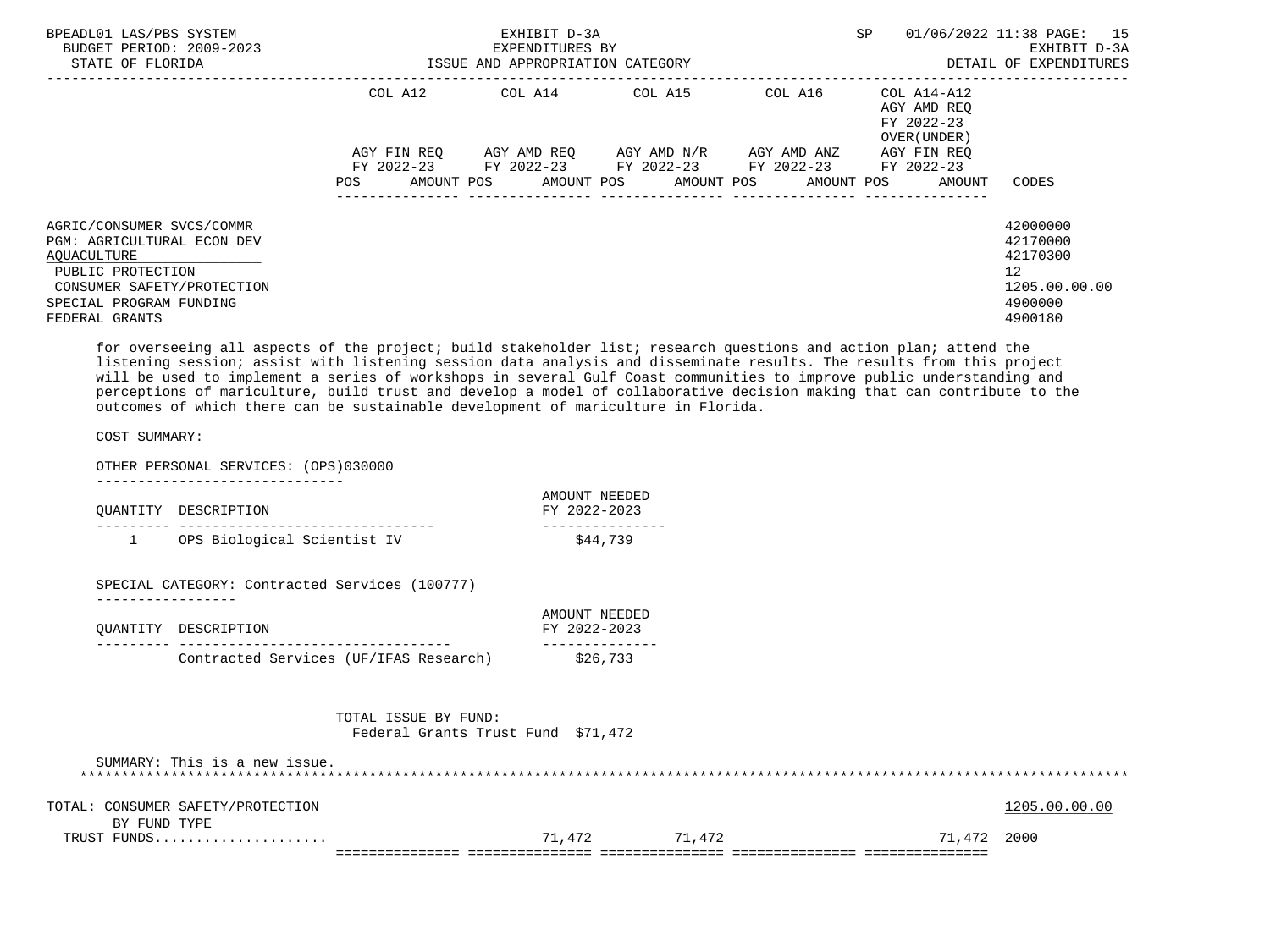| BPEADL01 LAS/PBS SYSTEM<br>BUDGET PERIOD: 2009-2023<br>STATE OF FLORIDA                                                                                                                                                    |            | EXHIBIT D-3A<br>EXPENDITURES BY<br>ISSUE AND APPROPRIATION CATEGORY |                                                                                                                                       |                       | SP 01/06/2022 11:38 PAGE: 16                                                      | EXHIBIT D-3A<br>DETAIL OF EXPENDITURES                                                  |
|----------------------------------------------------------------------------------------------------------------------------------------------------------------------------------------------------------------------------|------------|---------------------------------------------------------------------|---------------------------------------------------------------------------------------------------------------------------------------|-----------------------|-----------------------------------------------------------------------------------|-----------------------------------------------------------------------------------------|
| POS                                                                                                                                                                                                                        | AMOUNT POS | COL A12 COL A14 COL A15                                             | AGY FIN REQ AGY AMD REQ AGY AMD N/R AGY AMD ANZ<br>FY 2022-23 FY 2022-23 FY 2022-23 FY 2022-23 FY 2022-23<br>AMOUNT POS<br>AMOUNT POS | COL A16<br>AMOUNT POS | COL A14-A12<br>AGY AMD REO<br>FY 2022-23<br>OVER (UNDER)<br>AGY FIN REO<br>AMOUNT | CODES                                                                                   |
| AGRIC/CONSUMER SVCS/COMMR<br>PGM: AGRICULTURAL ECON DEV<br>PLANT/PEST/DISEASE CONTROL<br>HEALTH AND HUMAN SERVICES<br>ENVIRONMENTAL HEALTH<br>SPECIAL PROGRAM FUNDING<br>MOLLUSK SURVEY PROGRAM<br>OTHER PERSONAL SERVICES |            |                                                                     |                                                                                                                                       |                       |                                                                                   | 42000000<br>42170000<br>42170600<br>13<br>1302.00.00.00<br>4900000<br>4900270<br>030000 |
| FEDERAL GRANTS TRUST FUND -FEDERL<br>AG EMERGENCY ERAD TF<br>$-MATCH$                                                                                                                                                      |            | 200,000                                                             | 198,945 198,945<br>200,000                                                                                                            |                       | 198,945 2261 3<br>200,000 2360 2                                                  |                                                                                         |
| TOTAL APPRO                                                                                                                                                                                                                |            | 398,945                                                             | 398,945                                                                                                                               |                       | 398.945                                                                           |                                                                                         |
| EXPENSES                                                                                                                                                                                                                   |            |                                                                     |                                                                                                                                       |                       |                                                                                   | 040000                                                                                  |
| FEDERAL GRANTS TRUST FUND -FEDERL                                                                                                                                                                                          |            |                                                                     | 137,532 137,532                                                                                                                       |                       | 137,532 2261 3                                                                    |                                                                                         |
| SPECIAL CATEGORIES<br>CONTRACTED SERVICES                                                                                                                                                                                  |            |                                                                     |                                                                                                                                       |                       |                                                                                   | 100000<br>100777                                                                        |
| FEDERAL GRANTS TRUST FUND -FEDERL                                                                                                                                                                                          |            |                                                                     | 108,058 108,058                                                                                                                       |                       | 108,058 2261 3                                                                    |                                                                                         |
| TOTAL: MOLLUSK SURVEY PROGRAM<br>TOTAL ISSUE                                                                                                                                                                               |            |                                                                     | 644,535 644,535                                                                                                                       |                       | 644,535                                                                           | 4900270                                                                                 |
|                                                                                                                                                                                                                            |            |                                                                     |                                                                                                                                       |                       |                                                                                   |                                                                                         |
| AGENCY ISSUE NARRATIVE:<br>2022-2023 BUDGET YEAR NARRATIVE:<br>Amended 2022-23 Narrative after December 15, 2021                                                                                                           |            |                                                                     | IT COMPONENT? NO                                                                                                                      |                       |                                                                                   |                                                                                         |

DESCRIPTION OF ISSUE:

 This is to request \$644,535 in non-recurring budget authority in the Federal Grants Trust Fund (FGTF) and Agricultural Emergency Eradication Trust Fund (AEETF)for the Mollusk Survey Program. This includes \$444,535 from the Federal Grants Trust Fund (FGTF) and \$200,000 in State match from the Agriculture Emergency Eradication Trust Fund (AEETF). This program is being established to protect both the health of Florida residents and its agriculture industries and horticultural resources as well as ensure the early detection of mollusk pests including the Giant African Land Snail (GALS) into Florida.

 GALS were first introduced into Florida in 1966 by a tourist returning from Hawaii who subsequently released the snails into the family garden. The infestation was not discovered by the division until 1969 at which time an eradication effort was launched. By the time eradication was declared nearly six years later (1975) and at a cost of over \$1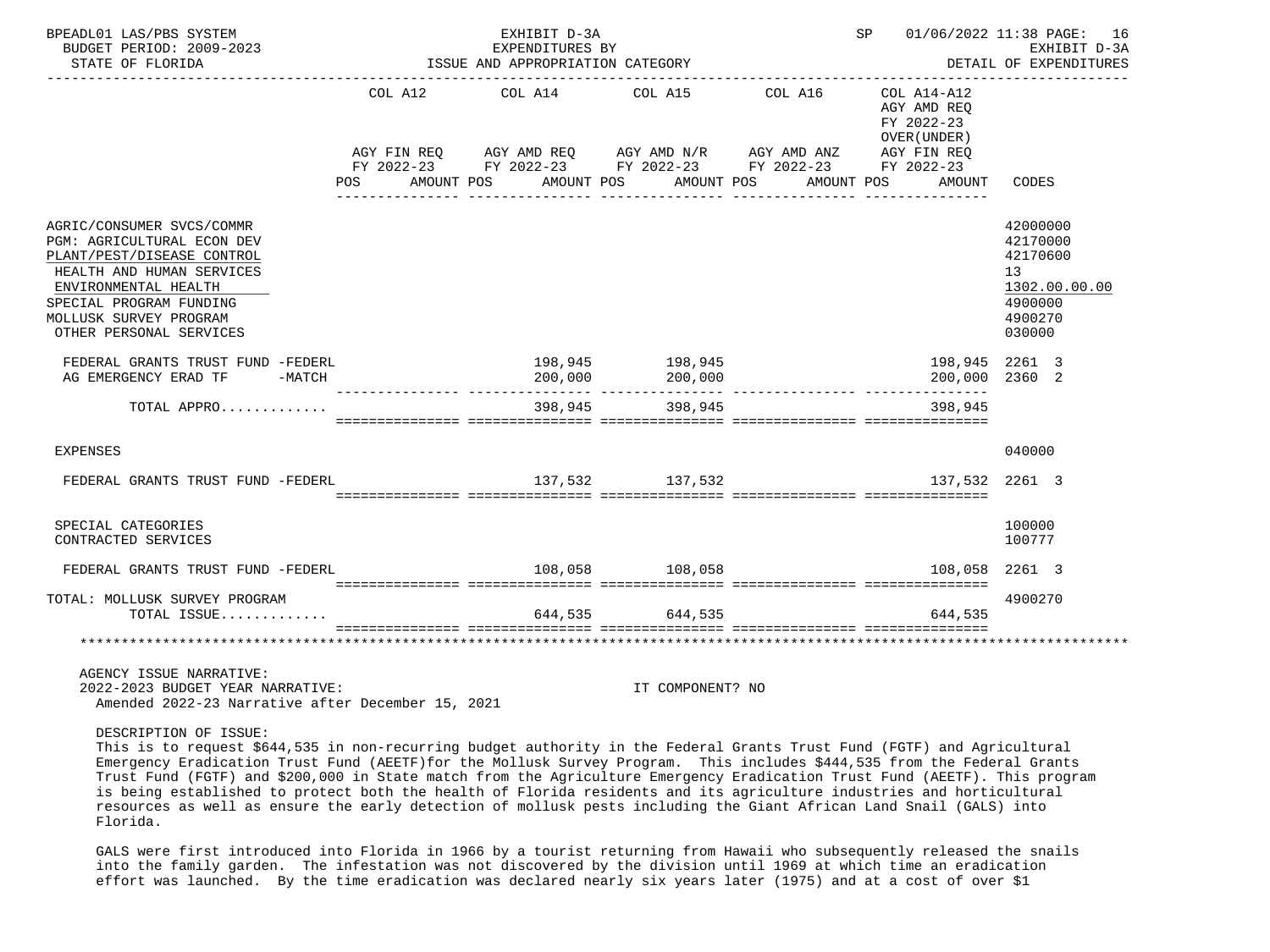| BPEADL01 LAS/PBS SYSTEM<br>BUDGET PERIOD: 2009-2023<br>STATE OF FLORIDA                                                                                                                                | ISSUE AND APPROPRIATION CATEGORY | EXHIBIT D-3A<br>EXPENDITURES BY                                                            |                  | SP                                         | 01/06/2022 11:38 PAGE: 17<br>EXHIBIT D-3A<br>DETAIL OF EXPENDITURES           |
|--------------------------------------------------------------------------------------------------------------------------------------------------------------------------------------------------------|----------------------------------|--------------------------------------------------------------------------------------------|------------------|--------------------------------------------|-------------------------------------------------------------------------------|
|                                                                                                                                                                                                        |                                  | COL A12 COL A14 COL A15 COL A16 COL A14-A12                                                |                  | AGY AMD REO<br>FY 2022-23<br>OVER (UNDER ) |                                                                               |
|                                                                                                                                                                                                        |                                  | AGY FIN REO AGY AMD REO AGY AMD N/R AGY AMD ANZ                                            |                  | AGY FIN REO                                |                                                                               |
|                                                                                                                                                                                                        | POS                              | FY 2022-23 FY 2022-23 FY 2022-23 FY 2022-23 FY 2022-23<br>AMOUNT POS AMOUNT POS AMOUNT POS | ---------------- | AMOUNT POS<br>AMOUNT                       | CODES                                                                         |
| AGRIC/CONSUMER SVCS/COMMR<br><b>PGM: AGRICULTURAL ECON DEV</b><br>PLANT/PEST/DISEASE CONTROL<br>HEALTH AND HUMAN SERVICES<br>ENVIRONMENTAL HEALTH<br>SPECIAL PROGRAM FUNDING<br>MOLLUSK SURVEY PROGRAM |                                  |                                                                                            |                  |                                            | 42000000<br>42170000<br>42170600<br>13<br>1302.00.00.00<br>4900000<br>4900270 |

million, approximately 18,000 snails had been collected.

 The most recent infestation, discovered in September 2011, was detected as a result of a homeowner showing a FDACS fruit fly detection inspector a snail found in her yard (this is an example of the department's pest and disease detection and outreach network). For eleven years and after collecting over 168,000 snails, the eradication of this pest was again achieved in October 2021. Florida is the only place in the world to successfully eradicate this pest from the environment.

 Florida has had several recent incursions including GALS, Lissachatina fulica, and horntail snail, Macrochlamys indica. Both finds have led to significant mitigation programs with activities that include surveys, control, research and outreach. The containment and eradication of both species remains a priority for Florida. In both instances, FDACS and significant potential to damage natural ecosystems, agriculture, and human health and commerce. The Cooperative Agriculture Pest Survey maintains a mollusk priority list of species of concern for Florida. The list includes 13 species of snails and slugs representing 12 genera.

# ISSUE SUMMARY:

 Following the second eradication of the giant African land snail in Florida, The Division of Plant Industry in conjunction with the United States Department of Agriculture (USDA)is committed to ongoing surveys in the high-risk areas of the state for the early detection of invasive mollusk introduced into the state. A reintroduction of the Giant African Land Snail continues to pose a triple threat to Florida agriculture. Not only is it a host of over 500 fruits and vegetables causing trade restrictions if established in Florida, it is a health hazard to humans and animals as a carrier of the rat lungworm. The past decade of the eradication program in Miami-Dade and Broward counties. Regulatory mollusk survey has been essential in responding to multiple illegal sales of this plant pest make it a high priority to protect Florida and US agriculture. Additional regulatory mollusk programs continue within Florida are essential in early detection when introduced or control and mitigation for export certification.

 The approval of this request will provide federal funds to support continued survey, regulatory, and outreach activities related to the detection of mollusk species of regulatory significance in Florida. These activities are intended to: 1) identify new species or new infestations; 2) remove the pest from the environment if possible; 3) ensure that persons moving plants and plant material are not distributing the pest; 4) educate the public about potential agricultural impact and health issues associated with the pest and elicit assistance in reporting pest presence. DPI will continue to execute a program that is scientifically based and adapted to the challenges presented by these pests within the South Florida landscape.

## ADVERSE IMPACT IF NOT FUNDED:

 South Florida is an important area of the state for nursery stock and fruit and vegetable production. GALS have been captured less than one mile from commercial nurseries and papaya farms (a preferred host for this snail) in southern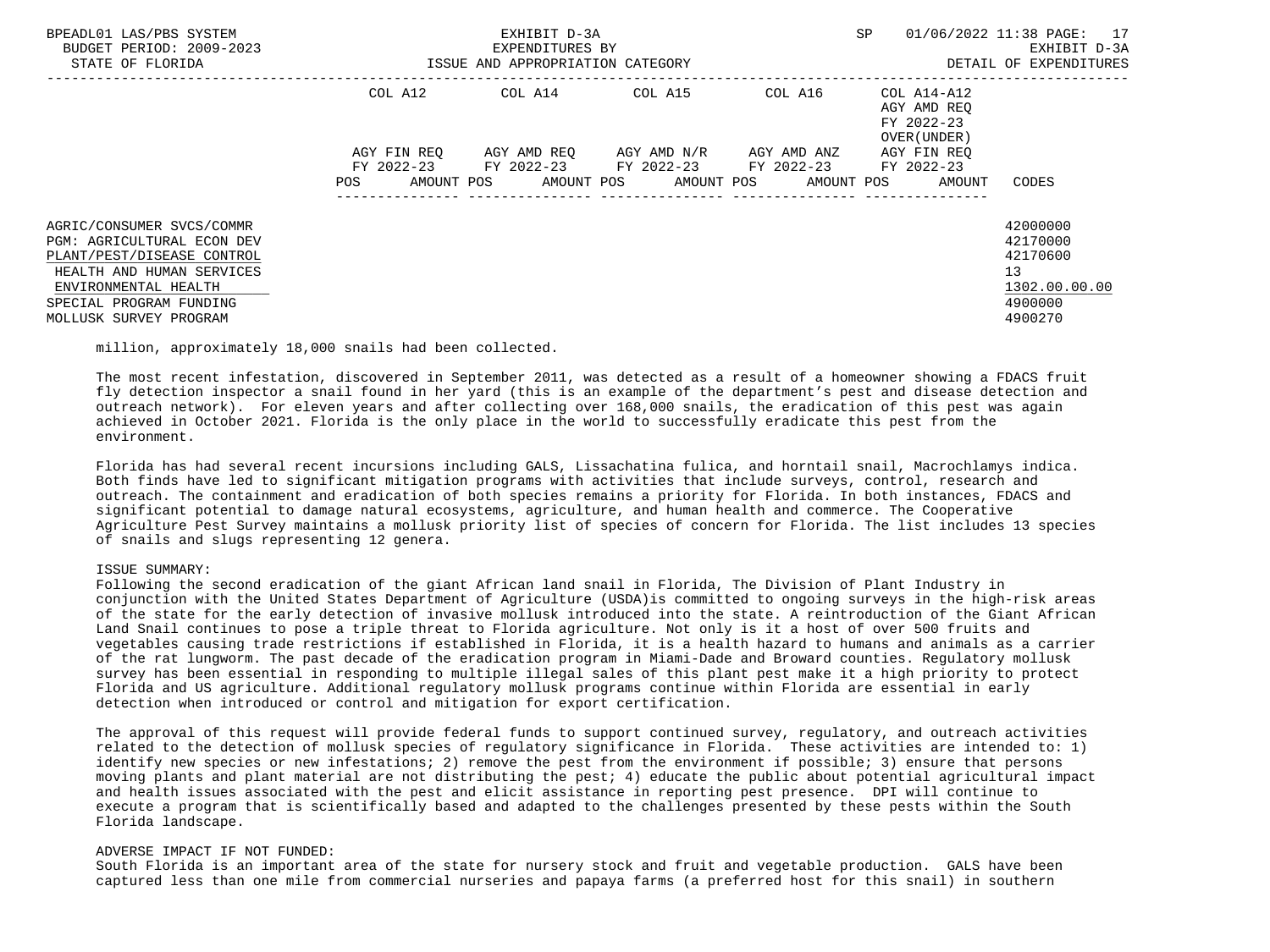| BPEADL01 LAS/PBS SYSTEM<br>BUDGET PERIOD: 2009-2023<br>STATE OF FLORIDA                                                                                                                                |                   | EXHIBIT D-3A<br>EXPENDITURES BY<br>ISSUE AND APPROPRIATION CATEGORY |                                     |                                             | SP                                                        | 01/06/2022 11:38 PAGE: 18<br>EXHIBIT D-3A<br>DETAIL OF EXPENDITURES           |
|--------------------------------------------------------------------------------------------------------------------------------------------------------------------------------------------------------|-------------------|---------------------------------------------------------------------|-------------------------------------|---------------------------------------------|-----------------------------------------------------------|-------------------------------------------------------------------------------|
|                                                                                                                                                                                                        | COL A12           |                                                                     | COL A14 COL A15                     | COL A16                                     | COL A14-A12<br>AGY AMD REO<br>FY 2022-23<br>OVER (UNDER ) |                                                                               |
|                                                                                                                                                                                                        | AGY FIN REO       |                                                                     | AGY AMD REO AGY AMD N/R AGY AMD ANZ | FY 2022-23 FY 2022-23 FY 2022-23 FY 2022-23 | AGY FIN REO<br>FY 2022-23                                 |                                                                               |
|                                                                                                                                                                                                        | POS<br>AMOUNT POS |                                                                     | AMOUNT POS AMOUNT POS               | ______________________________________      | AMOUNT POS<br>AMOUNT                                      | CODES                                                                         |
| AGRIC/CONSUMER SVCS/COMMR<br><b>PGM: AGRICULTURAL ECON DEV</b><br>PLANT/PEST/DISEASE CONTROL<br>HEALTH AND HUMAN SERVICES<br>ENVIRONMENTAL HEALTH<br>SPECIAL PROGRAM FUNDING<br>MOLLUSK SURVEY PROGRAM |                   |                                                                     |                                     |                                             |                                                           | 42000000<br>42170000<br>42170600<br>13<br>1302.00.00.00<br>4900000<br>4900270 |

 Miami. The recent detection of the Horntail snail in residential landscape and nursery setting further identified the need for early detection surveys and regulatory oversight to assist the ornamental nursery industry. Regulatory quarantine or loss of market due to regulatory restrictions from receiving states or countries would have a significant impact on the industry.

 The Division of Plant Industry has cooperated with the USDA, Office of Ag Law Enforcement and local law enforcement to identify illegal sales of prohibited snails. In addition to early identification, our inspector and canine teams can survey for mollusk presence in the environment.

COST SUMMARY:

OTHER PERSONAL SERVICES:030000

| ------------------------ |  |  |  |  |  |  |  |  |  |
|--------------------------|--|--|--|--|--|--|--|--|--|
|                          |  |  |  |  |  |  |  |  |  |
|                          |  |  |  |  |  |  |  |  |  |

| OUANTITY            | DESCRIPTION                                                                     | CALCULATIONS                                            | AMOUNT NEEDED<br>FY 2022-23        |
|---------------------|---------------------------------------------------------------------------------|---------------------------------------------------------|------------------------------------|
| $\overline{2}$<br>6 | OPS Environmental Specialist I<br>OPS Agriculture Technician II<br>OPS Benefits | 2080 X 2 X 18.51<br>2080 X 6 X 15.00                    | \$77,002<br>\$187,200<br>\$134,743 |
|                     |                                                                                 | TOTAL BY FUND:<br>Ag Emergency Eradication TF \$200,000 | Federal Grants TF \$198,945        |
|                     |                                                                                 | TOTAL OPS                                               | \$398,945                          |
| EXPENSES: 040000    |                                                                                 |                                                         |                                    |
| OUANTITY            | DESCRIPTION                                                                     |                                                         | AMOUNT NEEDED<br>FY 2022-23        |
|                     | Travel Fuel, IT Costs, Supplies                                                 |                                                         | \$137,532                          |
|                     |                                                                                 | TOTAL BY FUND:                                          | Federal Grants TF \$137,532        |

CONTRACTED SERVICES:100777

--------- AMOUNT NEEDED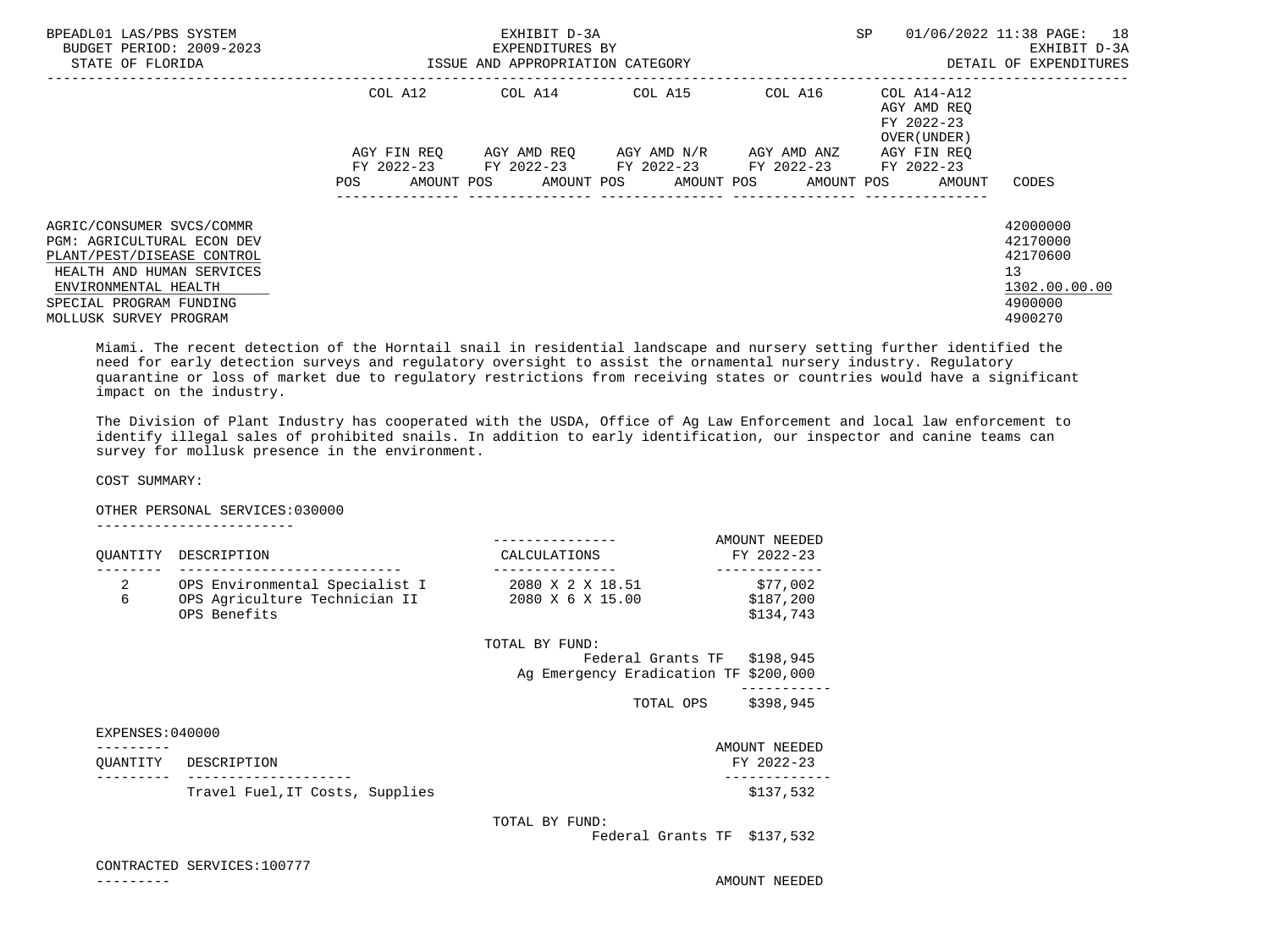| BPEADL01 LAS/PBS SYSTEM<br>BUDGET PERIOD: 2009-2023                                                                                                                                             | EXHIBIT D-3A<br>EXPENDITURES BY                                                                         |                                  |                                                                                                                                                          |                          | SP                                                                  | 01/06/2022 11:38 PAGE: 19<br>EXHIBIT D-3A                                     |
|-------------------------------------------------------------------------------------------------------------------------------------------------------------------------------------------------|---------------------------------------------------------------------------------------------------------|----------------------------------|----------------------------------------------------------------------------------------------------------------------------------------------------------|--------------------------|---------------------------------------------------------------------|-------------------------------------------------------------------------------|
| STATE OF FLORIDA                                                                                                                                                                                |                                                                                                         | ISSUE AND APPROPRIATION CATEGORY |                                                                                                                                                          |                          |                                                                     | DETAIL OF EXPENDITURES                                                        |
|                                                                                                                                                                                                 | POS                                                                                                     | AMOUNT POS AMOUNT POS            | COL A12 COL A14 COL A15 COL A16<br>AGY FIN REQ AGY AMD REQ AGY AMD N/R AGY AMD ANZ AGY FIN REQ<br>FY 2022-23 FY 2022-23 FY 2022-23 FY 2022-23 FY 2022-23 | AMOUNT POS<br>AMOUNT POS | COL A14-A12<br>AGY AMD REQ<br>FY 2022-23<br>OVER (UNDER )<br>AMOUNT | CODES                                                                         |
| AGRIC/CONSUMER SVCS/COMMR<br>PGM: AGRICULTURAL ECON DEV<br>PLANT/PEST/DISEASE CONTROL<br>HEALTH AND HUMAN SERVICES<br>ENVIRONMENTAL HEALTH<br>SPECIAL PROGRAM FUNDING<br>MOLLUSK SURVEY PROGRAM |                                                                                                         |                                  |                                                                                                                                                          |                          |                                                                     | 42000000<br>42170000<br>42170600<br>13<br>1302.00.00.00<br>4900000<br>4900270 |
| QUANTITY DESCRIPTION                                                                                                                                                                            | ------------------------------------                                                                    |                                  |                                                                                                                                                          | FY 2022-23               |                                                                     |                                                                               |
|                                                                                                                                                                                                 | Maintenance, Utilities, Outreach, Operational IT, Cellular Services \$108,058                           |                                  |                                                                                                                                                          |                          |                                                                     |                                                                               |
|                                                                                                                                                                                                 |                                                                                                         | TOTAL BY FUND:                   | Federal Grant TF \$108,058                                                                                                                               |                          |                                                                     |                                                                               |
|                                                                                                                                                                                                 | TOTAL BY FUND: Ag Emergency Eradication Trust Fund (State Match) \$200,000<br>Federal Grants Trust Fund |                                  |                                                                                                                                                          | \$444,535<br>----------  |                                                                     |                                                                               |
|                                                                                                                                                                                                 |                                                                                                         |                                  |                                                                                                                                                          | TOTAL ISSUE: \$644,535   |                                                                     |                                                                               |
| SUMMARY: This is a new issue.                                                                                                                                                                   |                                                                                                         |                                  |                                                                                                                                                          |                          |                                                                     |                                                                               |
| FRUIT FLY DETECTION PROGRAM<br>SALARY RATE                                                                                                                                                      |                                                                                                         |                                  |                                                                                                                                                          |                          |                                                                     | 4900300<br>000000                                                             |
| SALARY RATE                                                                                                                                                                                     |                                                                                                         | 610,128                          |                                                                                                                                                          |                          | 610,128                                                             |                                                                               |
| SALARIES AND BENEFITS                                                                                                                                                                           |                                                                                                         | 19.00                            |                                                                                                                                                          |                          | 19.00                                                               | 010000                                                                        |
| FEDERAL GRANTS TRUST FUND -FEDERL                                                                                                                                                               |                                                                                                         | 1,100,083                        |                                                                                                                                                          |                          | 1,100,083 2261 3                                                    |                                                                               |
| SPECIAL CATEGORIES<br>TR/DMS/HR SVCS/STW CONTRCT                                                                                                                                                |                                                                                                         |                                  |                                                                                                                                                          |                          |                                                                     | 100000<br>107040                                                              |
| FEDERAL GRANTS TRUST FUND -FEDERL                                                                                                                                                               |                                                                                                         | 5,796                            |                                                                                                                                                          |                          | 5,796                                                               | 2261 3                                                                        |
| TOTAL: FRUIT FLY DETECTION PROGRAM<br>TOTAL POSITIONS<br>TOTAL ISSUE<br>TOTAL SALARY RATE                                                                                                       |                                                                                                         | 19.00<br>1,105,879<br>610,128    |                                                                                                                                                          |                          | 19.00<br>1,105,879<br>610,128                                       | 4900300                                                                       |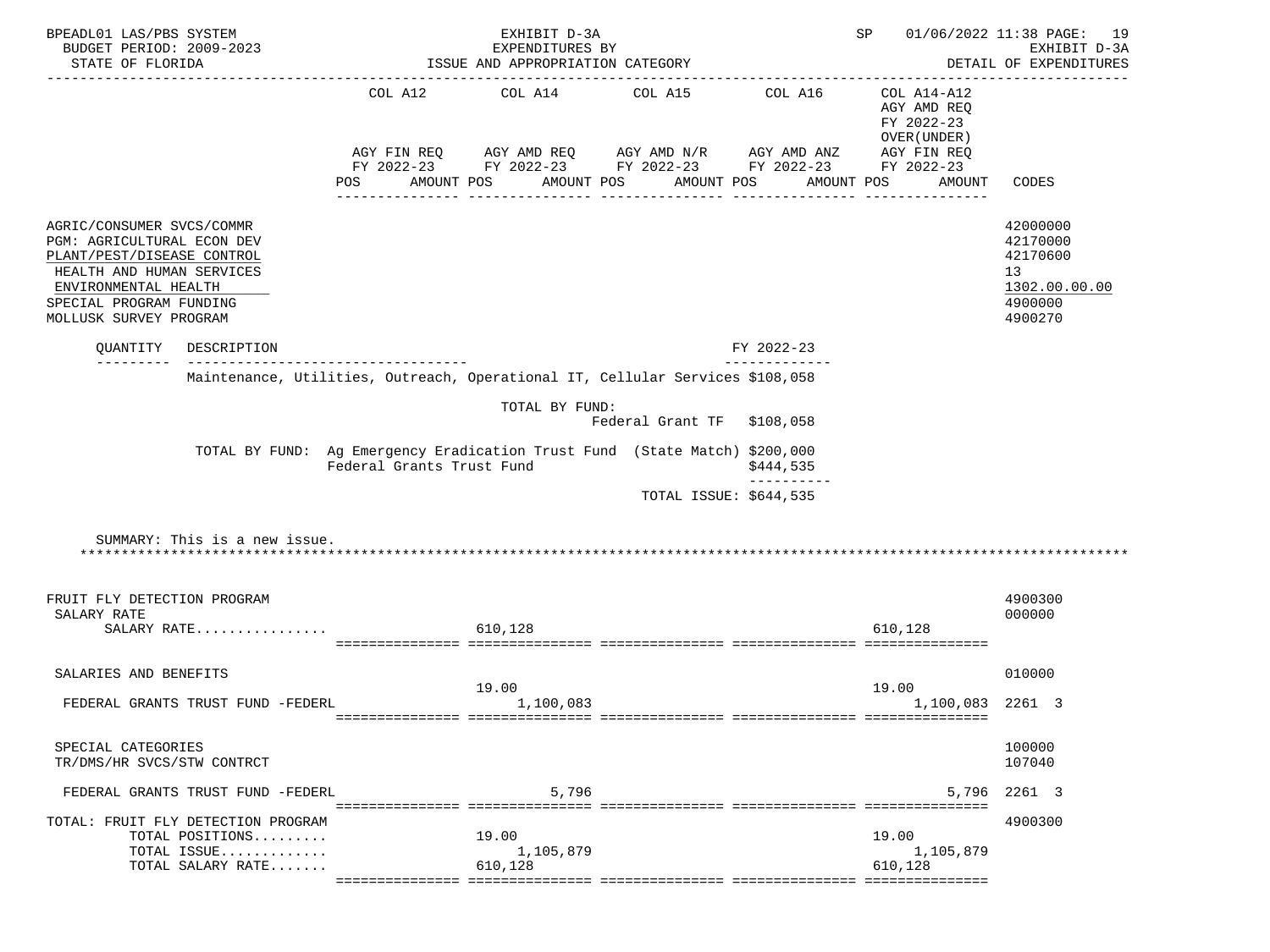| BPEADL01 LAS/PBS SYSTEM<br>BUDGET PERIOD: 2009-2023<br>STATE OF FLORIDA | EXHIBIT D-3A<br>EXPENDITURES BY<br>ISSUE AND APPROPRIATION CATEGORY |                       |                       | <b>SP</b><br>01/06/2022 11:38 PAGE: | 20<br>EXHIBIT D-3A<br>DETAIL OF EXPENDITURES             |               |
|-------------------------------------------------------------------------|---------------------------------------------------------------------|-----------------------|-----------------------|-------------------------------------|----------------------------------------------------------|---------------|
|                                                                         | COL A12                                                             | COL A14               | COL A15               | COL A16                             | COL A14-A12<br>AGY AMD REQ<br>FY 2022-23<br>OVER (UNDER) |               |
|                                                                         | AGY FIN REO                                                         | AGY AMD REO           | AGY AMD N/R           | AGY AMD ANZ                         | AGY FIN REO                                              |               |
|                                                                         | FY 2022-23                                                          | FY 2022-23 FY 2022-23 |                       | FY 2022-23                          | FY 2022-23                                               |               |
|                                                                         | <b>POS</b><br>AMOUNT POS                                            |                       | AMOUNT POS AMOUNT POS | AMOUNT POS                          | AMOUNT                                                   | CODES         |
| AGRIC/CONSUMER SVCS/COMMR                                               |                                                                     |                       |                       |                                     |                                                          | 42000000      |
| <b>PGM: AGRICULTURAL ECON DEV</b>                                       |                                                                     |                       |                       |                                     |                                                          | 42170000      |
| PLANT/PEST/DISEASE CONTROL                                              |                                                                     |                       |                       |                                     |                                                          | 42170600      |
| HEALTH AND HUMAN SERVICES                                               |                                                                     |                       |                       |                                     |                                                          | 13            |
| ENVIRONMENTAL HEALTH                                                    |                                                                     |                       |                       |                                     |                                                          | 1302.00.00.00 |
| SPECIAL PROGRAM FUNDING                                                 |                                                                     |                       |                       |                                     |                                                          | 4900000       |
| FRUIT FLY DETECTION PROGRAM                                             |                                                                     |                       |                       |                                     |                                                          | 4900300       |
|                                                                         |                                                                     |                       |                       |                                     |                                                          |               |

AGENCY ISSUE NARRATIVE:

 2022-2023 BUDGET YEAR NARRATIVE: IT COMPONENT? NO Amended 2022-23 Narrative after December 15, 2021

# DESCRIPTION OF ISSUE:

 This is a request for 19 full-time positions and \$1,105,879 within the Federal Grants Trust Fund to enhance Florida's existing statewide Fruit Fly Detection program. The Division of Plant Industry has been receiving federal grant funding since 2018, which will cover the costs associated with the requested positions.

 The port environments of the state are now domestic entry points for high-risk foreign agriculture products that historically entered the US in North Atlantic ports. The shift in regulations significantly increases the risk of a live fruit fly of economic importance being introduced into Florida. Providing additional fruit fly detection resources to conduct fruit fly detection activities around the ports of entry allows for a rapid response to new introductions of exotic plant pests. The division currently has FTE and OPS positions conducting trapping activities statewide. All existing fruit fly detection positions will continue to be used for fruit fly detection and the additional positions will provide a more effective and needed level of protection to Florida agriculture and food resources produced in our state.

## ISSUE SUMMARY:

 The Bureau of Plant and Apiary Inspection dedicates over 40% of the time from 169 positions to the Fruit Fly Detection (FFD) Program statewide for early detection of exotic fruit flies in Florida. The existing positions are responsible servicing over 56,000 fruit fly traps on a 2-3-week schedule for the early detection of exotic pests smuggled or introduced into the state. The positions consist of inspectors, supervisors, technicians and administrative staff. Many of Florida's high-risk areas are not trapped to the recommended criteria based on population dynamics, ports of entry, and agricultural activities in the surrounding areas. The state is fortunate to be engaged collaboratively with the USDA having inspection staff conducting fruit fly detection activities in a concerted effort with our inspectors. The USDA shares the servicing of traps based on available resources. In the past two years, the USDA continues to have limited and reduced trapping positions in Florida. With a new level of risk associated with agricultural imports in the state's deep-water seaports, both the USDA and state lack the resources to adequately trap port environs.

#### ADVERSE IMPACT IF NOT FUNDED:

 If this issue is not funded, it will threaten the ability of the department to protect Florida's fruit and vegetable growers from the introduction of an exotic fruit fly and potential loss of markets for Florida agriculture. The division will struggle to meet long range goals for inspection rates and fall short on timely fruit fly identifications needed to protect Florida agriculture from one of the world's most dangerous economic pests. The state's tourism rate, international travel of Florida residents, and the commercial trade of foreign products coming through our ports put our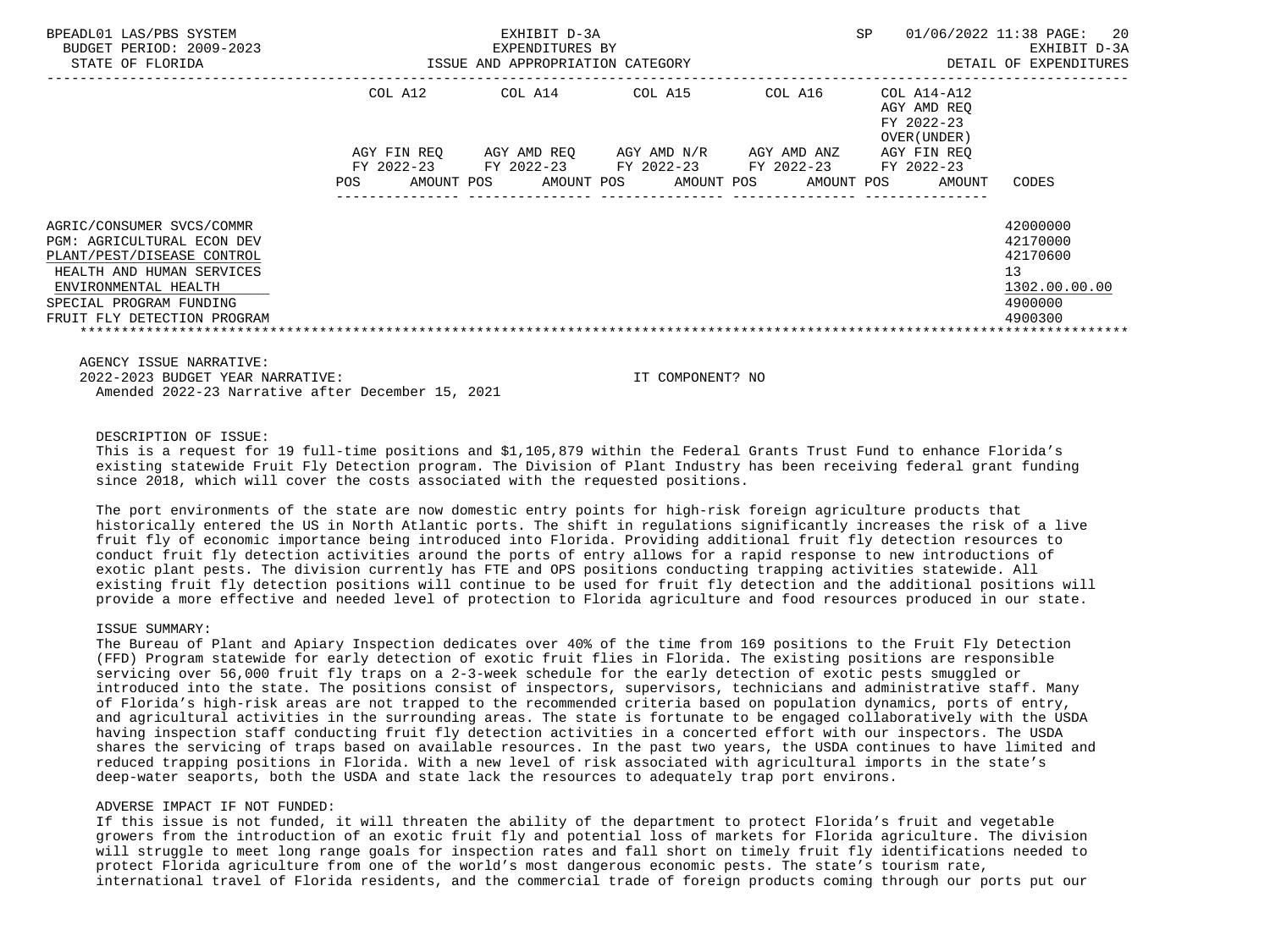| SP<br>ISSUE AND APPROPRIATION CATEGORY                                                                                                        | 01/06/2022 11:38 PAGE:<br>21<br>EXHIBIT D-3A<br>DETAIL OF EXPENDITURES                                                                                                                                                                                                                                                                                              |
|-----------------------------------------------------------------------------------------------------------------------------------------------|---------------------------------------------------------------------------------------------------------------------------------------------------------------------------------------------------------------------------------------------------------------------------------------------------------------------------------------------------------------------|
| COL A14 COL A15<br>COL A16                                                                                                                    | COL A14-A12<br>AGY AMD REO<br>FY 2022-23<br>OVER (UNDER)                                                                                                                                                                                                                                                                                                            |
| AGY AMD REQ       AGY AMD N/R       AGY AMD ANZ<br>FY 2022-23 FY 2022-23 FY 2022-23 FY 2022-23<br>AMOUNT POS AMOUNT POS AMOUNT POS AMOUNT POS | AGY FIN REO<br>FY 2022-23<br>AMOUNT<br>CODES                                                                                                                                                                                                                                                                                                                        |
|                                                                                                                                               | 42000000<br>42170000<br>42170600<br>13<br>1302.00.00.00<br>4900000<br>4900300                                                                                                                                                                                                                                                                                       |
|                                                                                                                                               | state at a very high risk for an exotic fruit fly of economic importance introduction. Should fruit flies become<br>established in the state following an introduction and detection, eradication cost may reach as high as \$45 million.<br>Consequently, Florida would likely lose its ability to certify citrus and other fruit and vegetables as fruit fly-free |

 Consequently, Florida would likely lose its ability to certify citrus and other fruit and vegetables as fruit fly-free for purposes of export leading to a major loss in market share and revenue for the state that result from sales of many agricultural commodities.

# COST SUMMARY:

SPECIAL CATEGORY: Human Resource Services Assessment (107040):

--------------------------------------------------------------

| OUANTITY | DESCRIPTION                        |               | AMOUNT NEEDED |
|----------|------------------------------------|---------------|---------------|
|          |                                    | CALCULATIONS  | FY 2022-23    |
|          |                                    |               |               |
| <b>Q</b> | Human Resource Services Assessment | \$305.05 X 19 | \$5,796       |

 TOTAL ISSUE BY FUND: Federal Grants Trust Fund \$5,796 (EXCLUDING SALARIES AND BENEFITS)

 SUMMARY: THIS IS A NEW ISSUE \*\*\*\*\*\*\*\*\*\*\*\*\*\*\*\*\*\*\*\*\*\*\*\*\*\*\*\*\*\*\*\*\*\*\*\*\*\*\*\*\*\*\*\*\*\*\*\*\*\*\*\*\*\*\*\*\*\*\*\*\*\*\*\*\*\*\*\*\*\*\*\*\*\*\*\*\*\*\*\*\*\*\*\*\*\*\*\*\*\*\*\*\*\*\*\*\*\*\*\*\*\*\*\*\*\*\*\*\*\*\*\*\*\*\*\*\*\*\*\*\*\*\*\*\*\*\*